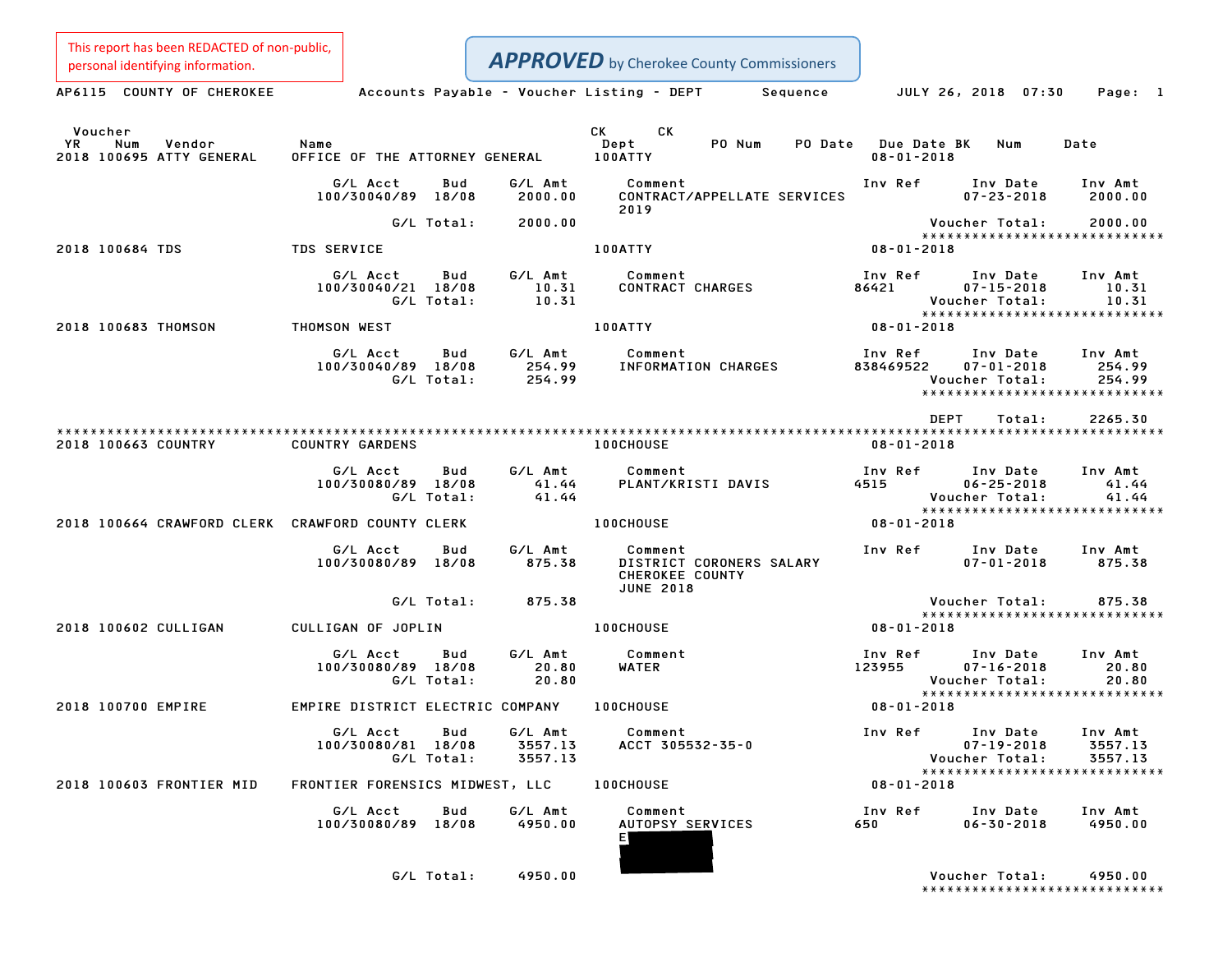| AP6115 COUNTY OF CHEROKEE                                |                                                     |                             | Accounts Payable – Voucher Listing – DEPT        Sequence          JULY 26, 2018  07:30                                                                                                                                                                                     |                                             |                                                 | Page: 2                                  |
|----------------------------------------------------------|-----------------------------------------------------|-----------------------------|-----------------------------------------------------------------------------------------------------------------------------------------------------------------------------------------------------------------------------------------------------------------------------|---------------------------------------------|-------------------------------------------------|------------------------------------------|
| Voucher<br>YR.<br>Num<br>Vendor<br>2018 100690 MAXTON, K | Name<br>KENNETH E MAXTON                            |                             | CK the control of the control of the control of the control of the control of the control of the control of the control of the control of the control of the control of the control of the control of the control of the contr<br>CK.<br>PO Num<br>Dept<br><b>100CHOUSE</b> | PO Date Due Date BK Num<br>$08 - 01 - 2018$ |                                                 | Date                                     |
|                                                          | G/L Acct<br>Bud<br>100/30080/89 18/08               | G/L Amt<br>320.00           | Comment<br>CORONER BILLING                                                                                                                                                                                                                                                  | Inv Ref                                     | Inv Date<br>$07 - 23 - 2018$                    | Inv Amt<br>320.00                        |
| 2018 100604 PARKER MORTUARY PARKER MORTUARY              | G/L Total:                                          | 320.00                      | <b>100CHOUSE</b>                                                                                                                                                                                                                                                            | 08-01-2018                                  | Voucher Total:                                  | 320.00<br>*****************************  |
|                                                          | G/L Acct<br>Bud<br>100/30080/89 18/08               | G/L Amt<br>266.00           | Comment<br>MILEAGE/KS TO JOPLIN<br><b>AUTOPSY</b>                                                                                                                                                                                                                           | Inv Ref<br>180713FS                         | Inv Date<br>$07 - 13 - 2018$                    | Inv Amt<br>266.00                        |
| 2018 100639 PITNEY PURCHASE PITNEY BOWES PURCHASE POWER  | G/L Total:                                          | 266.00                      | <b>100CHOUSE</b>                                                                                                                                                                                                                                                            | $08 - 01 - 2018$                            | Voucher Total:                                  | 266.00<br>*****************************  |
|                                                          | G/L Acct<br>Bud<br>100/30080/89 18/08               | G/L Amt<br>3303.29          | Comment<br>ACCT  <br>METER REFILL                                                                                                                                                                                                                                           |                                             | Inv Ref Inv Date<br>$07 - 09 - 2018$            | Inv Amt<br>3303.29                       |
| 2018 100605 PRO SOLUTIONS                                | G/L Total:<br>PRO SOLUTIONS, LLC                    | 3303.29                     | <b>100CHOUSE</b>                                                                                                                                                                                                                                                            | 08-01-2018                                  | Voucher Total:                                  | 3303.29<br>***************************** |
|                                                          | G/L Acct<br>Bud<br>100/30080/81 18/08<br>G/L Total: | G/L Amt<br>.34<br>. 34      | Comment<br>GAS SALES                                                                                                                                                                                                                                                        | Inv Ref<br>201806159 07-12-2018             | Inv Date<br>Voucher Total:                      | Inv Amt<br>.34<br>.34                    |
| 2018 100606 QUALITY PEST                                 | QUALITY PEST CONTROL INC                            |                             | <b>100CHOUSE</b>                                                                                                                                                                                                                                                            | $08 - 01 - 2018$                            |                                                 | *****************************            |
|                                                          | G/L Acct<br>Bud<br>100/30080/80 18/08<br>G/L Total: | G/L Amt<br>40.00<br>40.00   | Comment<br>MONTHLY SPRAY                                                                                                                                                                                                                                                    | Inv Ref Inv Date<br>102725 07–16–2018       | Voucher Total:                                  | Inv Amt<br>40.00<br>40.00                |
| 2018 100675 SANDBERG, J                                  | JANICE M SANDBERG                                   |                             | <b>100CHOUSE</b>                                                                                                                                                                                                                                                            | 08-01-2018                                  |                                                 | ******************************           |
|                                                          | G/L Acct<br>Bud<br>100/30080/40 18/08<br>G/L Total: | G/L Amt<br>188.79<br>188.79 | Comment<br>REIMB/MOP, BRUSH, CLOTH                                                                                                                                                                                                                                          | Inv Ref                                     | Inv Date<br>$07 - 23 - 2018$<br>Voucher Total:  | Inv Amt<br>188.79<br>188.79              |
| 2018 100607 SEWARD ELEC                                  | SEWARD ELECTRIC                                     |                             | <b>100CHOUSE</b>                                                                                                                                                                                                                                                            | $08 - 01 - 2018$                            |                                                 | *****************************            |
|                                                          | G/L Acct<br>Bud<br>100/30080/80 18/08               | G/L Amt<br>1802.99          | Comment<br>LABOR/MATERIAL<br>REPLACE BOXES IN COURTROOM                                                                                                                                                                                                                     | Inv Ref Inv Date<br>12755 07–03–2018        |                                                 | Inv Amt<br>1802.99                       |
|                                                          | G/L Total: 1802.99                                  |                             |                                                                                                                                                                                                                                                                             |                                             | Voucher Total:<br>***************************** | 1802.99                                  |
| 2018 100657 SJS                                          | SPRINGFIELD JANITOR SUPPLY 100CHOUSE                |                             |                                                                                                                                                                                                                                                                             | 08-01-2018                                  |                                                 |                                          |
|                                                          | G/L Acct<br>Bud<br>100/30080/40 18/08<br>G/L Total: | G/L Amt<br>81.97<br>81.97   | Comment<br>SHINE                                                                                                                                                                                                                                                            | Inv Ref<br>589283                           | Inv Date<br>$07 - 19 - 2018$<br>Voucher Total:  | Inv Amt<br>81.97<br>81.97                |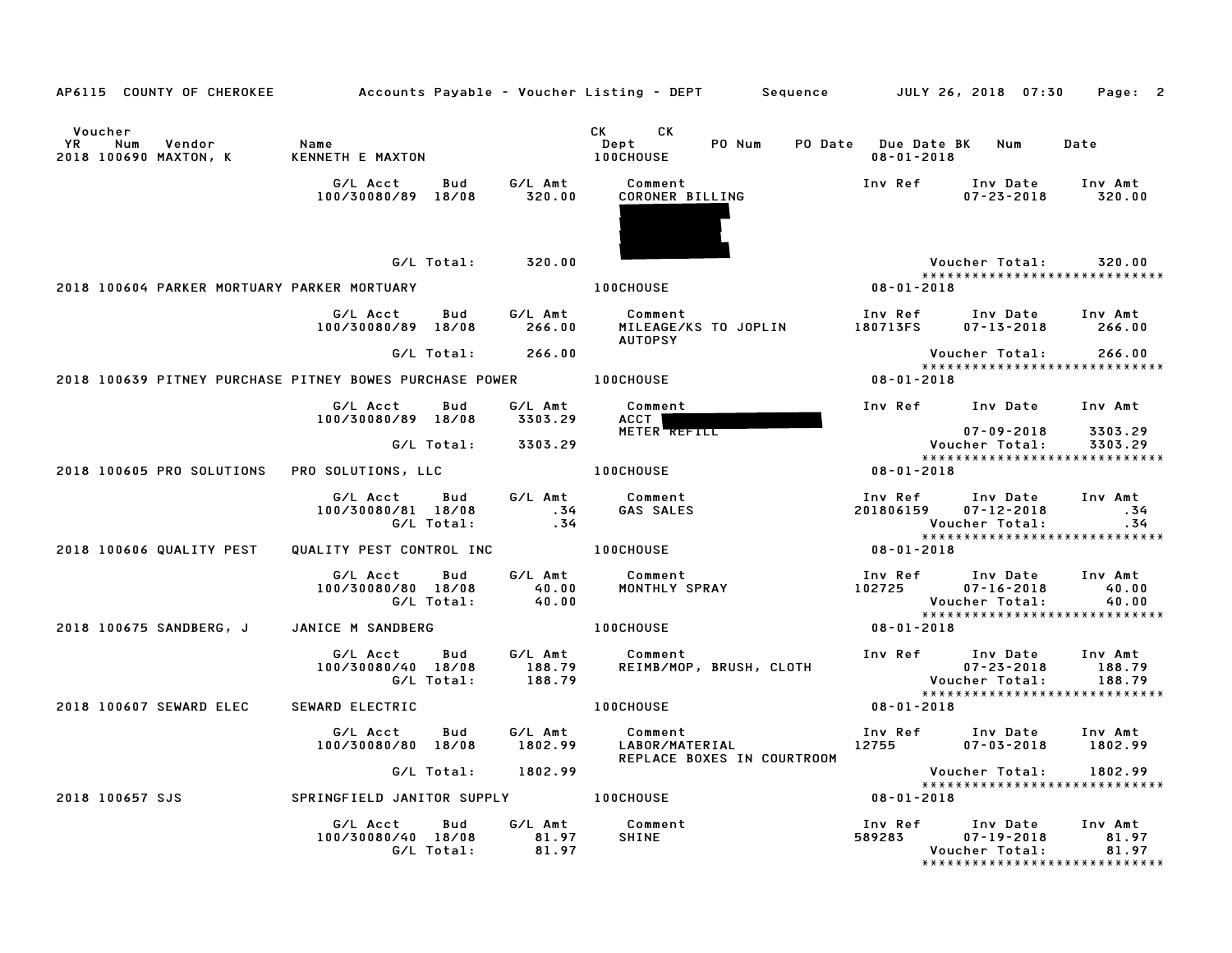| AP6115 COUNTY OF CHEROKEE                                               | Accounts Payable – Voucher Listing – DEPT         Sequence         JULY 26, 2018  07:30  |     |                                                |                                  |                                                |                                          |                                                                                                                   | Page: 3                                        |
|-------------------------------------------------------------------------|------------------------------------------------------------------------------------------|-----|------------------------------------------------|----------------------------------|------------------------------------------------|------------------------------------------|-------------------------------------------------------------------------------------------------------------------|------------------------------------------------|
| Voucher<br>YR.<br>Num<br>Vendor<br>2018 100668 TOUCHTON                 | Name<br>TOUCHTON ELECTRIC INC                                                            |     |                                                | Dept<br><b>100CHOUSE</b>         | PO Num                                         | $08 - 01 - 2018$                         | CK<br>PO Date Due Date BK Num                                                                                     | CK<br>Date                                     |
|                                                                         | G/L Acct<br>100/30080/80 18/08<br>G/L Total:                                             | Bud | G⁄L Amt<br>34.00<br>34.00                      | Comment                          | MAINTENANCE 8/1/18- 8/31/18 32027              | Inv Ref                                  | Inv Date<br>$07 - 16 - 2018$<br>Voucher Total:<br>******************************                                  | Inv Amt<br>34.00<br>34.00                      |
| 2018 100669 ADVANTAGE COMP ADVANTAGE COMPUTER ENTERPRISES INC 100DCOURT |                                                                                          |     |                                                |                                  |                                                | $08 - 01 - 2018$                         | <b>DEPT</b><br>Total:                                                                                             | 15482.13                                       |
|                                                                         | G/L Acct<br>100/30070/79 18/08<br>G/L Total:                                             | Bud | G/L Amt<br>468.75<br>468.75                    | Comment                          | COMPUTER SERVICES                              | Inv Ref<br>65438                         | Inv Date<br>$07 - 02 - 2018$<br>Voucher Total:                                                                    | Inv Amt<br>468.75<br>468.75                    |
| 2018 100670 BRUCE, M                                                    | <b>MARK D BRUCE</b>                                                                      |     |                                                | 100DCOURT                        |                                                | $08 - 01 - 2018$                         | *****************************                                                                                     |                                                |
|                                                                         | G/L Acct<br>100/30070/73 18/08<br>G/L Total:                                             | Bud | G/L Amt<br>141.24<br>141.24                    | <b>Comment</b><br>TRAVEL EXPENSE |                                                | Inv Ref                                  | Inv Date<br>$07 - 20 - 2018$<br>Voucher Total:                                                                    | Inv Amt<br>141.24<br>141.24                    |
| 2018 100671 CARLSON, T                                                  | TAMMIE CARLSON-OAS                                                                       |     |                                                | 100DCOURT                        |                                                | $08 - 01 - 2018$                         | *****************************                                                                                     |                                                |
|                                                                         | G/L Acct<br>100/30070/73 18/08<br>G/L Total:                                             | Bud | G/L Amt<br>116.89<br>116.89                    | Comment<br>TRAVEL EXPENSE        |                                                |                                          | Inv Ref Inv Date<br>$07 - 20 - 2018$<br>Voucher Total:                                                            | Inv Amt<br>116.89<br>116.89                    |
| 2018 100672 CULLIGAN                                                    | CULLIGAN OF JOPLIN                                                                       |     |                                                | 100DCOURT                        |                                                | $08 - 01 - 2018$                         | *****************************                                                                                     |                                                |
|                                                                         | G/L Acct<br>100/30070/89 18/08<br>G/L Total:                                             | Bud | G/L Amt<br>34.60<br>34.60                      | Comment<br>WATER<br><b>WATER</b> | COOLER RENTAL                                  | Inv Ref<br>122095<br>122692<br>123095    | Inv Date<br>$06 - 15 - 2018$<br>$06 - 30 - 2018$<br>$06 - 30 - 2018$<br>Voucher Total:                            | Inv Amt<br>10.40<br>5.20<br>19.00<br>34.60     |
| 2018 100673 ETTINGERS                                                   | ETTINGER'S OFFICE SUPPLY                                                                 |     |                                                | 100DCOURT                        |                                                | $08 - 01 - 2018$                         |                                                                                                                   |                                                |
|                                                                         | G/L Acct<br>100/30070/21 18/08                                                           | Bud | G/L Amt<br>215.93                              | Comment                          | CALENDARS, APT BOOKS,<br>HILITERS, PENS, TAPE, | Inv Ref<br>5069490<br>5070050            | Inv Date<br>$07 - 17 - 2018$<br>$07 - 19 - 2018$                                                                  | Inv Amt<br>116.29<br>99.64                     |
|                                                                         | G/L Total:                                                                               |     | 215.93                                         |                                  |                                                |                                          | Voucher Total:<br>*****************************                                                                   | 215.93                                         |
|                                                                         |                                                                                          |     |                                                |                                  |                                                |                                          | DEPT<br>Total:                                                                                                    | 977.41                                         |
| 2018 100609 ETTINGERS                                                   | ETTINGER'S OFFICE SUPPLY                                                                 |     |                                                | 100DEPT OFF                      |                                                | 08-01-2018                               |                                                                                                                   |                                                |
|                                                                         | G/L Acct<br>100/30330/31 18/08<br>100/30330/26 18/08<br>100/30330/23 18/08<br>G/L Total: | Bud | G/L Amt<br>59.95<br>150.79<br>379.53<br>590.27 | Comment<br>TOWELS                | FOLDERS, PAPER, TABS,<br>CASTER, DUET          | Inv Ref<br>5067450<br>5069990<br>5067460 | Inv Date<br>07-11-2018<br>$07 - 18 - 2018$<br>$07 - 11 - 2018$<br>Voucher Total:<br>***************************** | Inv Amt<br>59.95<br>150.79<br>379.53<br>590.27 |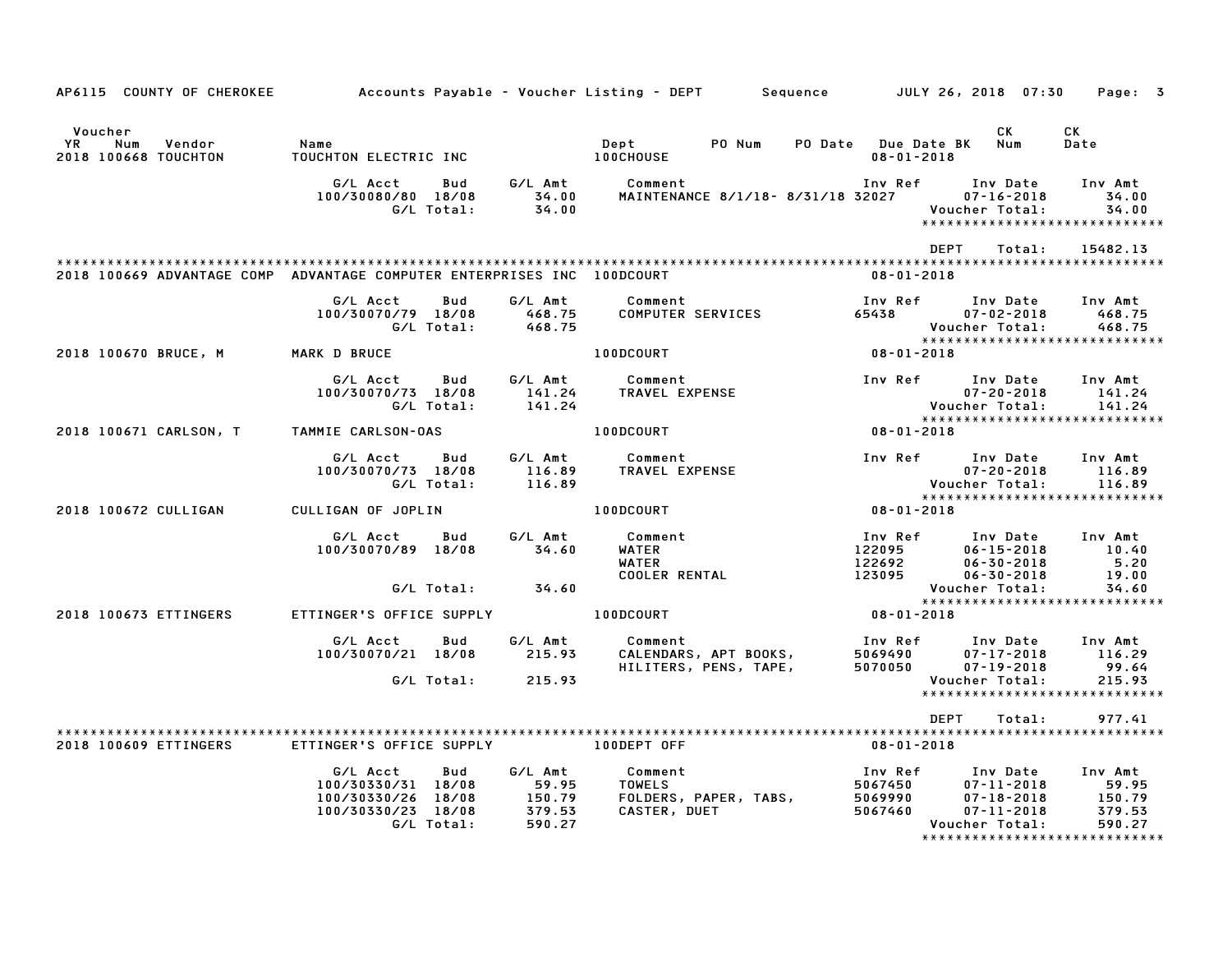| AP6115 COUNTY OF CHEROKEE                               |                                  |                   |                               | Accounts Payable – Voucher Listing – DEPT<br>Sequence                                   |                                                           | JULY 26, 2018 07:30                              | Page: 4                                                         |
|---------------------------------------------------------|----------------------------------|-------------------|-------------------------------|-----------------------------------------------------------------------------------------|-----------------------------------------------------------|--------------------------------------------------|-----------------------------------------------------------------|
| Voucher<br>Num<br>Vendor<br>YR.<br>2018 100610 MCCARTYS | Name<br><b>MCCARTY'S</b>         |                   |                               | PO Num<br>Dept<br>PO Date<br>100DEPT OFF                                                | <b>Due Date BK</b><br>$08 - 01 - 2018$                    | СK<br><b>Num</b>                                 | СK<br>Date                                                      |
|                                                         | G/L Acct<br>100/30330/32 18/08   | Bud               | G/L Amt<br>144.64             | Comment<br>PAPER CLIPS<br>CLIPS, TAPE, MARKERS,                                         | Inv Ref<br>P4401300<br>P4385600                           | Inv Date<br>$07 - 16 - 2018$<br>$07 - 12 - 2018$ | Inv Amt<br>16.58<br>128.06                                      |
|                                                         |                                  | G/L Total:        | 144.64                        |                                                                                         |                                                           | Voucher Total:                                   | 144.64<br>*****************************                         |
| 2018 100611 MIDWEST COLOR                               | MIDWEST COLOR GRAPHICS           |                   |                               | 100DEPT OFF                                                                             | $08 - 01 - 2018$                                          |                                                  |                                                                 |
|                                                         | G/L Acct<br>100/30330/32 18/08   | Bud<br>G/L Total: | G/L Amt<br>24.00<br>24.00     | Comment<br><b>ENVELOPES</b>                                                             | Inv Ref<br>45481                                          | Inv Date<br>$07 - 11 - 2018$<br>Voucher Total:   | Inv Amt<br>24.00<br>24.00<br>*****************************      |
|                                                         |                                  |                   |                               |                                                                                         | <b>DEPT</b>                                               | Total:                                           | 758.91                                                          |
| 2018 100686 EMPIRE                                      | EMPIRE DISTRICT ELECTRIC COMPANY |                   |                               | 100E/P                                                                                  | $08 - 01 - 2018$                                          |                                                  |                                                                 |
|                                                         | G/L Acct<br>100/30090/72 18/08   | Bud<br>G/L Total: | G/L Amt<br>39.68<br>39.68     | Comment<br>ACCT 122003-60-1                                                             | Inv Ref                                                   | Inv Date<br>$07 - 09 - 2018$<br>Voucher Total:   | Inv Amt<br>39.68<br>39.68<br>*****************************      |
| 2018 100608 WESTAR                                      | WESTAR ENERGY                    |                   |                               | 100E/P                                                                                  | $08 - 01 - 2018$                                          |                                                  |                                                                 |
|                                                         | G/L Acct<br>100/30090/89 18/08   | Bud<br>G/L Total: | G/L Amt<br>33.51<br>33.51     | Comment<br>ACCT 2457329745                                                              | Inv Ref<br>STORM SIREN 07-11-2018                         | Inv Date<br>Voucher Total:<br>*****************  | Inv Amt<br>33.51<br>33.51                                       |
|                                                         |                                  |                   |                               |                                                                                         | <b>DEPT</b>                                               | Total:                                           | 73.19                                                           |
| 2018 100687 SANDERS, R                                  | <b>RODNEY SANDERS</b>            |                   |                               | 100GIS                                                                                  | * * * * * * * * * * * * * * * * * * *<br>$08 - 01 - 2018$ |                                                  | * * * * * * * * * * * *                                         |
|                                                         | G/L Acct<br>100/30210/89 18/08   | Bud               | G/L Amt<br>1123.75            | Comment<br>OFFSITE GIS DATA SUPPORT<br><b>GIS TECH SUPPORT</b><br>UPDATED ARCGIS ONLINE | Inv Ref<br>20180603                                       | Inv Date<br>$07 - 02 - 2018$                     | Inv Amt<br>855.00<br>118.75<br>150.00                           |
|                                                         |                                  | G/L Total:        | 1123.75                       |                                                                                         |                                                           | Voucher Total:                                   | 1123.75<br>*****************************                        |
|                                                         |                                  |                   |                               |                                                                                         | <b>DEPT</b>                                               | Total:                                           | 1123.75                                                         |
| 2018 100674 STRONGHOLD                                  | <b>STRONGHOLD DATA</b>           |                   |                               | 100HR                                                                                   | $08 - 01 - 2018$                                          |                                                  | ************************                                        |
|                                                         | G/L Acct<br>100/30095/93 18/08   | Bud<br>G/L Total: | G/L Amt<br>1057.58<br>1057.58 | Comment<br>OPTIPLEX 3060 MT COMPUTER                                                    | Inv Ref<br>26968                                          | Inv Date<br>$07 - 20 - 2018$<br>Voucher Total:   | Inv Amt<br>1057.58<br>1057.58<br>****************************** |
|                                                         |                                  |                   |                               |                                                                                         | <b>DEPT</b>                                               | Total:                                           | 1057.58                                                         |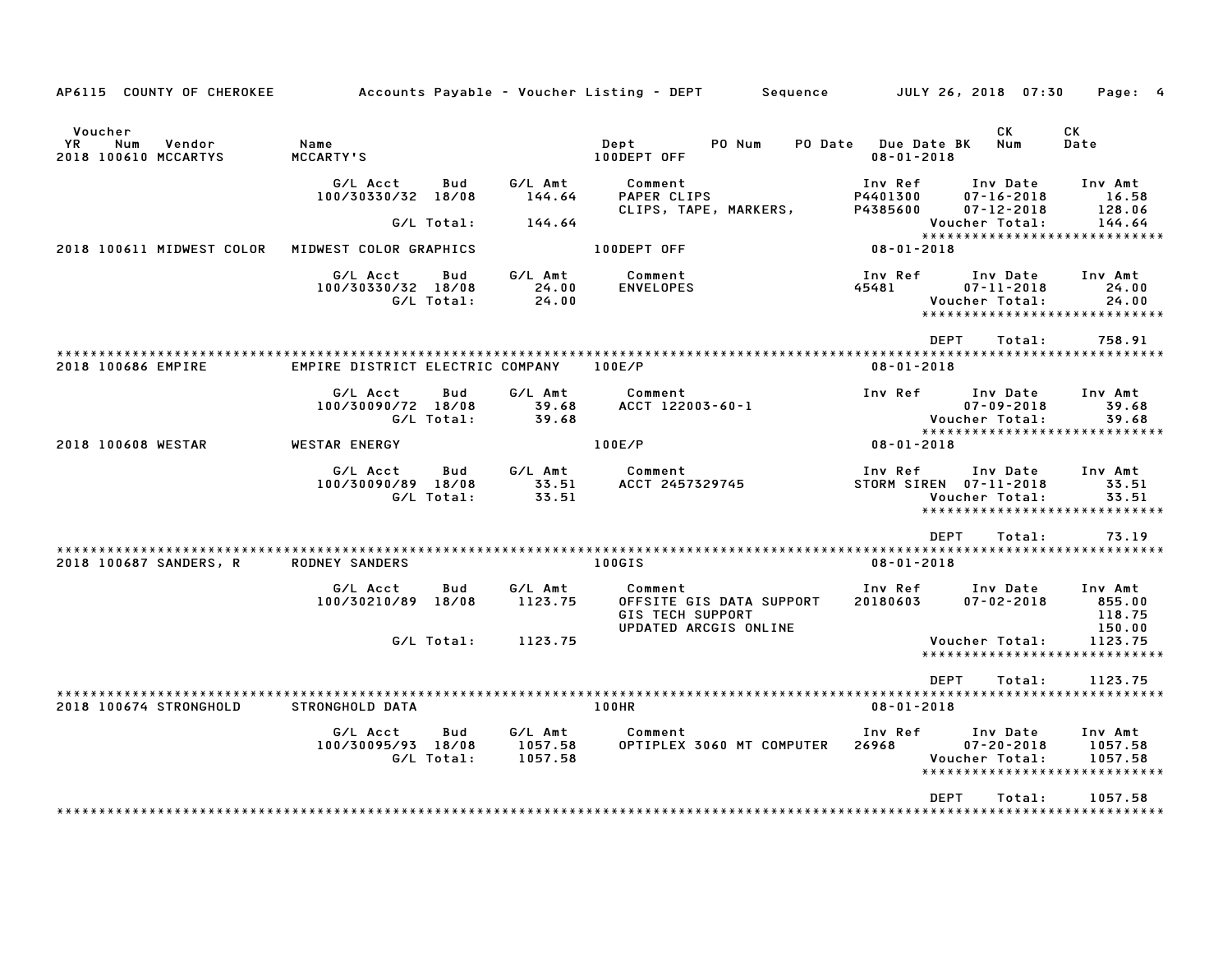| AP6115 COUNTY OF CHEROKEE                                                                                      |                                   |                   |                                 | Accounts Payable – Voucher Listing – DEPT       Sequence         JULY 26, 2018  07:30 |                                         |                                                                                 | Page: 5                         |
|----------------------------------------------------------------------------------------------------------------|-----------------------------------|-------------------|---------------------------------|---------------------------------------------------------------------------------------|-----------------------------------------|---------------------------------------------------------------------------------|---------------------------------|
| Voucher<br>YR.<br>Num<br>Vendor<br>2018 100612 SEK REG JUVENIL SEK REGIONAL JUVENILE DETENTION CTR 100JUVENILE | Name                              |                   |                                 | PO Num<br>Dept                                                                        | PO Date Due Date BK<br>$08 - 01 - 2018$ | CK<br>Num                                                                       | CK<br>Date                      |
|                                                                                                                | G/L Acct<br>100/30170/89 18/08    | Bud               | G/L Amt<br>9243.00              | Comment<br>MO DETENTION FEE<br>$6/1/18 - 6/30/18$                                     | Inv Ref<br>6403                         | Inv Date<br>$06 - 30 - 2018$                                                    | Inv Amt<br>9243.00              |
|                                                                                                                |                                   | G/L Total:        | 9243.00                         |                                                                                       |                                         | Voucher Total:<br>*****************************                                 | 9243.00                         |
|                                                                                                                |                                   |                   |                                 |                                                                                       |                                         | <b>DEPT</b><br>Total:                                                           | 9243.00                         |
| 2018 100613 AXON                                                                                               | AXON ENTERPRISE, INC.             |                   |                                 | <b>100SHERIFF</b>                                                                     | $08 - 01 - 2018$                        |                                                                                 |                                 |
|                                                                                                                | G/L Acct<br>100/30060/87 18/08    | Bud               | G/L Amt<br>362.85               | Comment<br>BATTERY PACK, CARTRIDGE<br>CABLE                                           | Inv Ref<br>SI 1543004                   | Inv Date<br>$07 - 09 - 2018$                                                    | Inv Amt<br>362.85               |
|                                                                                                                |                                   | G/L Total:        | 362.85                          |                                                                                       |                                         | Voucher Total:<br>*****************************                                 | 362.85                          |
| 2018 100614 CDL                                                                                                | CDL ELECTRIC                      |                   |                                 | <b>100SHERIFF</b>                                                                     | 08-01-2018                              |                                                                                 |                                 |
|                                                                                                                | G/L Acct<br>100/30060/80 18/08    | Bud<br>G/L Total: | G/L Amt<br>75.00<br>75.00       | Comment<br>DISABLE ECONOMIZER/CLOSED                                                  | W79899 V                                | Inv Ref Inv Date<br>$06 - 29 - 2018$<br>Voucher Total:                          | Inv Amt<br>75.00<br>75.00       |
| 2018 100661 CONSOLIDATED                                                                                       | CONSOLIDATED PLASTICS COMPANY INC |                   |                                 | <b>100SHERIFF</b>                                                                     | $08 - 01 - 2018$                        | *****************************                                                   |                                 |
|                                                                                                                | G/L Acct<br>100/30060/32 18/08    | Bud<br>G/L Total: | G/L Amt<br>10795.53<br>10795.53 | Comment<br>INMATE MEALS                                                               | Inv Ref<br>19071118                     | Inv Date<br>$07 - 18 - 2018$<br>Voucher Total:<br>***************************** | Inv Amt<br>10795.53<br>10795.53 |
| 2018 100660 EMPIRE                                                                                             | EMPIRE DISTRICT ELECTRIC COMPANY  |                   |                                 | <b>100SHERIFF</b>                                                                     | $08 - 01 - 2018$                        |                                                                                 |                                 |
|                                                                                                                | G/L Acct<br>100/30060/72 18/08    | Bud<br>G/L Total: | G/L Amt<br>5878.85<br>5878.85   | Comment<br>ACCT 643108-13-7                                                           | Inv Ref                                 | Inv Date<br>$07 - 11 - 2018$<br>Voucher Total:<br>***************************** | Inv Amt<br>5878.85<br>5878.85   |
| 2018 100615 EVANS                                                                                              | EVAN'S HEALTH MART DRUG           |                   |                                 | <b>100SHERIFF</b>                                                                     | $08 - 01 - 2018$                        |                                                                                 |                                 |
|                                                                                                                | G/L Acct<br>100/30060/86 18/08    | Bud<br>G/L Total: | G/L Amt<br>243.47<br>243.47     | Comment<br>INMATE MEDICINES                                                           | Inv Ref                                 | Inv Date<br>$07 - 01 - 2018$<br>Voucher Total:<br>***************************** | Inv Amt<br>243.47<br>243.47     |
| 2018 100659 LAWRENCE                                                                                           | CITY OF LAWRENCE                  |                   |                                 | <b>100SHERIFF</b>                                                                     | $08 - 01 - 2018$                        |                                                                                 |                                 |
|                                                                                                                | G/L Acct<br>100/30060/88 18/08    | Bud               | G/L Amt<br>600.00               | Comment<br>TRAINING<br>GAVIN BRITTAIN<br>CHRISTOPHER WREN                             | Inv Ref<br>PPDH199                      | Inv Date<br>$07 - 11 - 2018$                                                    | Inv Amt<br>600.00               |
|                                                                                                                |                                   | G/L Total:        | 600.00                          |                                                                                       |                                         | Voucher Total:<br>*****************************                                 | 600.00                          |
| 2018 100616 NATALINIS                                                                                          | NATALINI'S AUTOMOTIVE             |                   |                                 | <b>100SHERIFF</b>                                                                     | $08 - 01 - 2018$                        |                                                                                 |                                 |
|                                                                                                                | G/L Acct<br>100/30060/25 18/08    | Bud               | G/L Amt<br>45.47                | Comment<br>ORING<br>OIL FILTER                                                        | Inv Ref<br>674990<br>645432             | Inv Date<br>$07 - 11 - 2018$<br>$07 - 16 - 2018$                                | Inv Amt<br>2.14<br>32.76        |
|                                                                                                                |                                   | G/L Total:        | 45.47                           | AIR FILTER                                                                            | 675380                                  | $07 - 16 - 2018$<br>Voucher Total:<br>*****************************             | 10.57<br>45.47                  |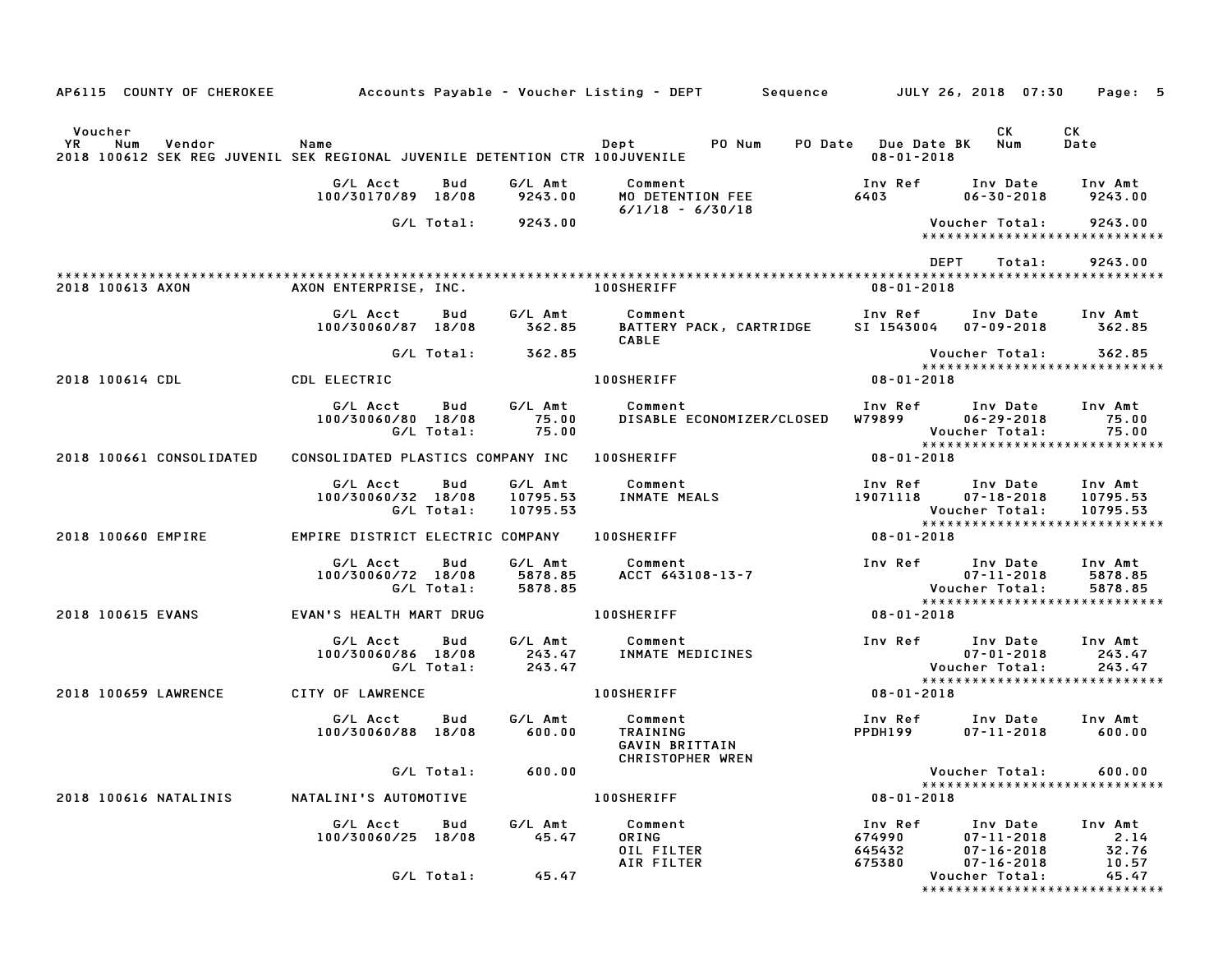| AP6115 COUNTY OF CHEROKEE                                        |                                                     |                               | Accounts Payable – Voucher Listing – DEPT         Sequence         JULY 26, 2018  07:30 |                                             |                                                                                              | Page: 6                               |
|------------------------------------------------------------------|-----------------------------------------------------|-------------------------------|-----------------------------------------------------------------------------------------|---------------------------------------------|----------------------------------------------------------------------------------------------|---------------------------------------|
| Voucher<br><b>YR</b><br>Num<br>Vendor<br>2018 100689 OBERBECK, J | Name<br>JIMMY D OBERBECK                            |                               | Dept<br>PO Num<br><b>100SHERIFF</b>                                                     | PO Date Due Date BK Num<br>$08 - 01 - 2018$ | CK                                                                                           | CK<br>Date                            |
|                                                                  | G/L Acct<br>Bud<br>100/30060/73 18/08<br>G/L Total: | G/L Amt<br>280.00<br>280.00   | Comment<br>TRANSPORT                                                                    | Inv Ref                                     | Inv Date<br>$07 - 11 - 2018$<br>Voucher Total:<br>*****************************              | Inv Amt<br>280.00<br>280.00           |
| 2018 100617 TOSHIBA                                              | TOSHIBA FINANCIAL SERVICES                          |                               | <b>100SHERIFF</b>                                                                       | $08 - 01 - 2018$                            |                                                                                              |                                       |
|                                                                  | G/L Acct<br>Bud<br>100/30060/83 18/08<br>G/L Total: | G/L Amt<br>388.37<br>388.37   | Comment<br>COPIER CHARGES                                                               | 22942004                                    | Inv Ref      Inv Date<br>$04 - 02 - 2018$<br>Voucher Total:<br>***************************** | Inv Amt<br>388.37<br>388.37           |
| 2018 100662 TRUE VALUE COL TRUE VALUE COLUMBUS                   |                                                     |                               | <b>100SHERIFF</b>                                                                       | 08-01-2018                                  |                                                                                              |                                       |
|                                                                  | G/L Acct<br>Bud<br>100/30060/80 18/08<br>G/L Total: | G/L Amt<br>17.25<br>17.25     | Comment<br>HARDWARE, CLOTH ROLL, ELBOW A351112                                          |                                             | Inv Ref Inv Date<br>$07 - 16 - 2018$<br>Voucher Total:<br>******************************     | Inv Amt<br>17.25<br>17.25             |
| 2018 100618 TURNKEY                                              | TURNKEY CORRECTIONS                                 |                               | <b>100SHERIFF</b>                                                                       | 08-01-2018                                  |                                                                                              |                                       |
|                                                                  | G/L Acct<br>Bud<br>100/30060/37 18/08               | G/L Amt<br>1883.30            | Comment<br>CANTEEN SALES<br>INMATE EMAIL CHARGES<br>RELEASE DEBIT CARD FEES             | Inv Ref                                     | Inv Date<br>114620180630 06-30-2018<br>114620180630 06-30-2018<br>114620180630 06-30-2018    | Inv Amt<br>1355.62<br>161.69<br>16.00 |
|                                                                  |                                                     | G/L Total: 1883.30            | PAPER, ENV, DEOD, COMB, SOAP 114620180630 06-30-2018                                    |                                             | Voucher Total:<br>*****************************                                              | 349.99<br>1883.30                     |
| 2018 100685 ELMORE, R                                            | RAVEN ELMORE                                        |                               | <b>100TREAS</b>                                                                         | $08 - 01 - 2018$                            | <b>DEPT</b><br>Total:                                                                        | 20570.09                              |
|                                                                  | G/L Acct<br>Bud<br>100/30030/73 18/08<br>G/L Total: | G/L Amt<br>219.09<br>219.09   | Comment<br>MILEAGE/TOPEKA TRAINING                                                      | Inv Ref                                     | Inv Date<br>$07 - 23 - 2018$<br>Voucher Total:<br>*****************************              | Inv Amt<br>219.09<br>219.09           |
| 2018 100620 CORPORATE                                            | <b>SUMNERONE</b>                                    |                               | 103                                                                                     | $08 - 01 - 2018$                            | <b>DEPT</b><br>Total:                                                                        | 219.09                                |
|                                                                  | G/L Acct<br>Bud<br>103/30103/83 18/08<br>G/L Total: | G/L Amt<br>16.36<br>16.36     | Comment<br><b>CONTRACT CHARGES</b>                                                      | Inv Ref<br>1844920                          | Inv Date<br>$07 - 12 - 2018$<br>Voucher Total:<br>*****************************              | Inv Amt<br>16.36<br>16.36             |
| 2018 100691 STRONGHOLD                                           | STRONGHOLD DATA                                     |                               | <b>104TREASTECH</b>                                                                     | $08 - 01 - 2018$                            | DEPT Total: 16.36                                                                            |                                       |
|                                                                  | G/L Acct<br>Bud<br>104/31104/01<br>G/L Total:       | G/L Amt<br>3097.29<br>3097.29 | Comment<br>OPTIPLEX COMPUTERS 3                                                         | Inv Ref<br>26967                            | Inv Date<br>$07 - 20 - 2018$<br>Voucher Total:<br>*****************************              | Inv Amt<br>3097.29<br>3097.29         |
|                                                                  |                                                     |                               |                                                                                         |                                             | DEPT<br>Total:                                                                               | 3097.29                               |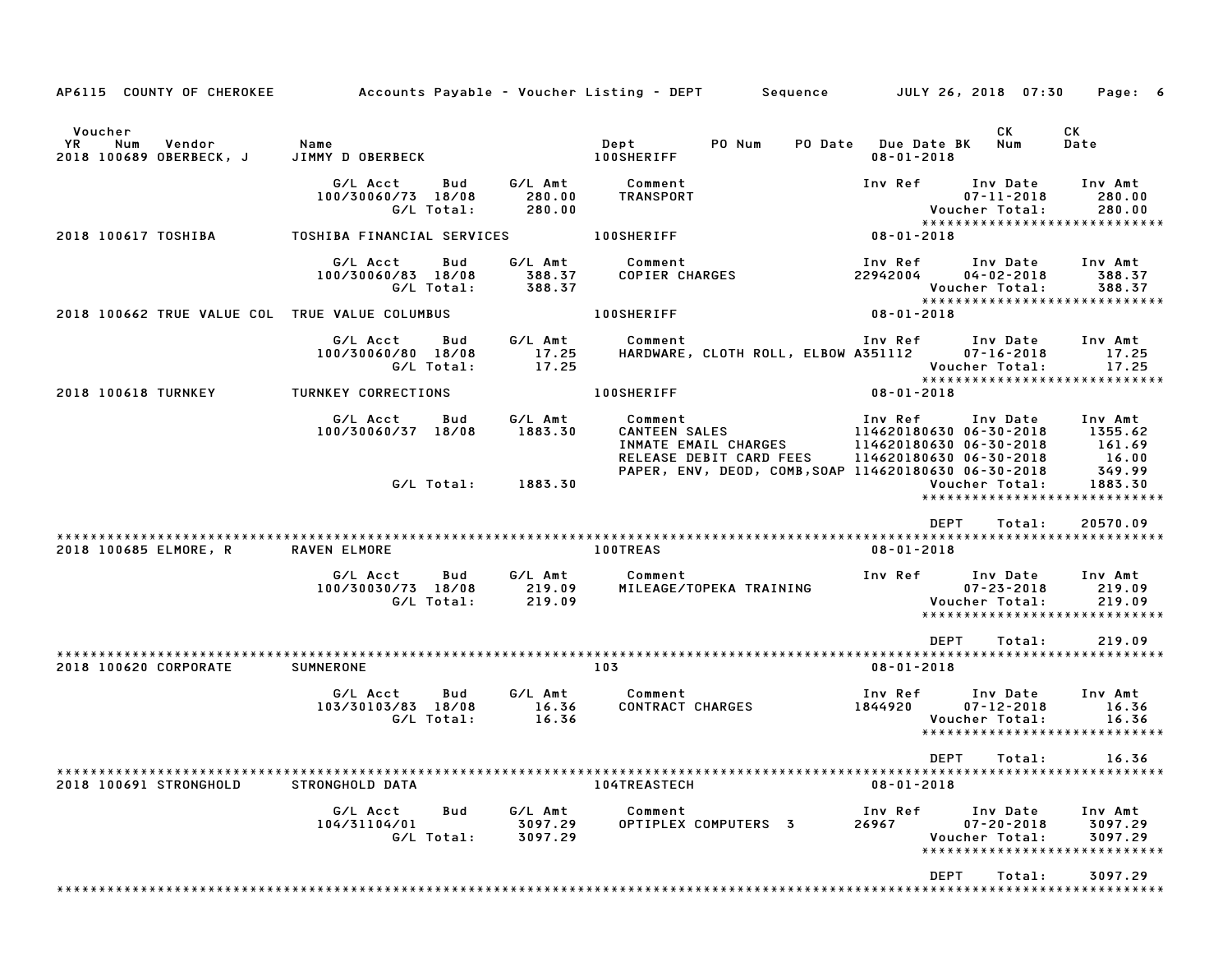| AP6115 COUNTY OF CHEROKEE Accounts Payable - Voucher Listing - DEPT Sequence JULY 26, 2018 07:30 |                                                                |            |                      |                                                                              |        |                                                                                                                                                                          |                                                                    | Page: 7                                                                                                                                                                               |
|--------------------------------------------------------------------------------------------------|----------------------------------------------------------------|------------|----------------------|------------------------------------------------------------------------------|--------|--------------------------------------------------------------------------------------------------------------------------------------------------------------------------|--------------------------------------------------------------------|---------------------------------------------------------------------------------------------------------------------------------------------------------------------------------------|
| Voucher<br>Vendor<br><b>YR</b><br>Num<br>2018 100635 APPLE                                       | Name                                                           |            |                      | Dept                                                                         | PO Num | PO Date Due Date BK Num<br>$08 - 01 - 2018$                                                                                                                              | CK                                                                 | CK<br>Date                                                                                                                                                                            |
|                                                                                                  | 110/30110/42 18/08 14.92                                       |            |                      | G/L Acct  Bud  G/L Amt  Comment<br>110/30110/42 18/08  14.92  COFFEE         |        |                                                                                                                                                                          |                                                                    | Inv Amt<br>9.64                                                                                                                                                                       |
|                                                                                                  |                                                                |            | $G/L$ Total: $14.92$ |                                                                              |        |                                                                                                                                                                          | Voucher Total:                                                     | 5.28<br>14.92                                                                                                                                                                         |
| 2018 100651 BLEVINS                                                                              | G/L TOTAL: 14.92<br>BLEVINS ASPHALT CONSTRUCTION CO INC 110HWY |            |                      |                                                                              |        | $08 - 01 - 2018$                                                                                                                                                         |                                                                    |                                                                                                                                                                                       |
|                                                                                                  | G/L Acct   Bud   G/L Amt<br>110/30110/34 18/08 1014.73         |            |                      | Comment<br>COLD MIX                                                          |        | Inv Ref Inv Date Inv Amt                                                                                                                                                 |                                                                    | 100 Ref 100 Date Inv Amt<br>2387 07-02-2018 131.67<br>2426 07-09-2018 106.26<br>2457 07-12-2018 227.20<br>2479 07-16-2018 171.20<br>Voucher Total: 1014.73<br>20.01.20.20.2018 171.20 |
|                                                                                                  |                                                                |            | G/L Total: 1014.73   |                                                                              |        |                                                                                                                                                                          |                                                                    |                                                                                                                                                                                       |
|                                                                                                  |                                                                |            |                      |                                                                              |        |                                                                                                                                                                          |                                                                    |                                                                                                                                                                                       |
| 2018 100680 CINTAS 0855 CINTAS CORP                                                              |                                                                |            |                      | 110HWY                                                                       |        | $08 - 01 - 2018$                                                                                                                                                         |                                                                    |                                                                                                                                                                                       |
|                                                                                                  |                                                                |            | G/L Total: 46.32     |                                                                              |        | Inv Ref Inv Date<br>8403734520 07-13-2018                                                                                                                                | Voucher Total:                                                     | Inv Amt<br>46.32<br>46.32                                                                                                                                                             |
| 2018 100647 CLEAN                                                                                | CLEAN THE UNIFORM CO JOPLIN 110HWY                             |            |                      |                                                                              |        | $08 - 01 - 2018$                                                                                                                                                         |                                                                    | *****************************                                                                                                                                                         |
|                                                                                                  | G/L Acct Bud<br>110/30110/42 18/08<br>G/L Total: 73.89         |            |                      | G/L Amt Comment<br>Comment<br>AIR FRESH, MAT, SOAP                           |        | Inv Ref Inv Date Inv Amt<br>$20009591$ $07 - 16 - 2018$                                                                                                                  |                                                                    | 73.89<br>Voucher Total: 73.89<br>***************************                                                                                                                          |
| 2018 100650 EMPIRE EMPIRE DISTRICT ELECTRIC COMPANY 110HWY                                       |                                                                |            |                      |                                                                              |        | $08 - 01 - 2018$                                                                                                                                                         |                                                                    |                                                                                                                                                                                       |
|                                                                                                  | 110/30110/72 18/08 1062.19                                     |            |                      | G/L Acct Bud G/L Amt Comment<br>ELECTRIC                                     |        | Inv Ref      Inv Date    Inv Amt<br>906398-41-7   07-12-2018            32.71<br>049852-69-2 07-12-2018 19.95<br>854931-63-1 07-12-2018 299.49<br>158630-59-0 07-12-2018 |                                                                    | 710.04                                                                                                                                                                                |
|                                                                                                  |                                                                | G/L Total: | 1062.19              |                                                                              |        |                                                                                                                                                                          | Voucher Total:                                                     | 1062.19                                                                                                                                                                               |
| 2018 100633 FABICK JOHN FABICK TRACTOR CO                                                        |                                                                |            |                      | 1062.19<br>110HWY<br>G/L Amt –                                               |        | $08 - 01 - 2018$                                                                                                                                                         |                                                                    |                                                                                                                                                                                       |
|                                                                                                  | G/L Acct Bud<br>110/30110/79 18/08                             |            | G/L Amt<br>751.50    | Comment                                                                      |        | Inv Ref<br>PIJ00344257 07-17-2018 594.18<br>PIJ00344437 07-19-2018                                                                                                       | Inv Date Inv Amt                                                   | 157.32                                                                                                                                                                                |
|                                                                                                  |                                                                |            | G/L Total: 751.50    |                                                                              |        |                                                                                                                                                                          | Voucher Total:                                                     | 751.50                                                                                                                                                                                |
| 2018 100645 FARMERS                                                                              | FARMERS COOPERATIVE ASSOCIATION 110HWY                         |            |                      |                                                                              |        | $08 - 01 - 2018$                                                                                                                                                         |                                                                    |                                                                                                                                                                                       |
|                                                                                                  | G/L Acct   Bud<br>110/30110/79 18/08 62.08                     |            | G/L Amt              | Comment<br>SPRING SNAP, BOLTS<br><b>BOLTS</b><br>RATCHET STRAP<br><b>PVC</b> |        | Inv Ref Inv Date Inv Amt                                                                                                                                                 | -1 2018<br>07-12-2018 2.93<br>07-16-2018 15.99<br>$07 - 16 - 2018$ | 8.85                                                                                                                                                                                  |
|                                                                                                  |                                                                |            | G/L Total: 62.08     |                                                                              |        |                                                                                                                                                                          | Voucher Total:                                                     | 62.08<br>*******************************                                                                                                                                              |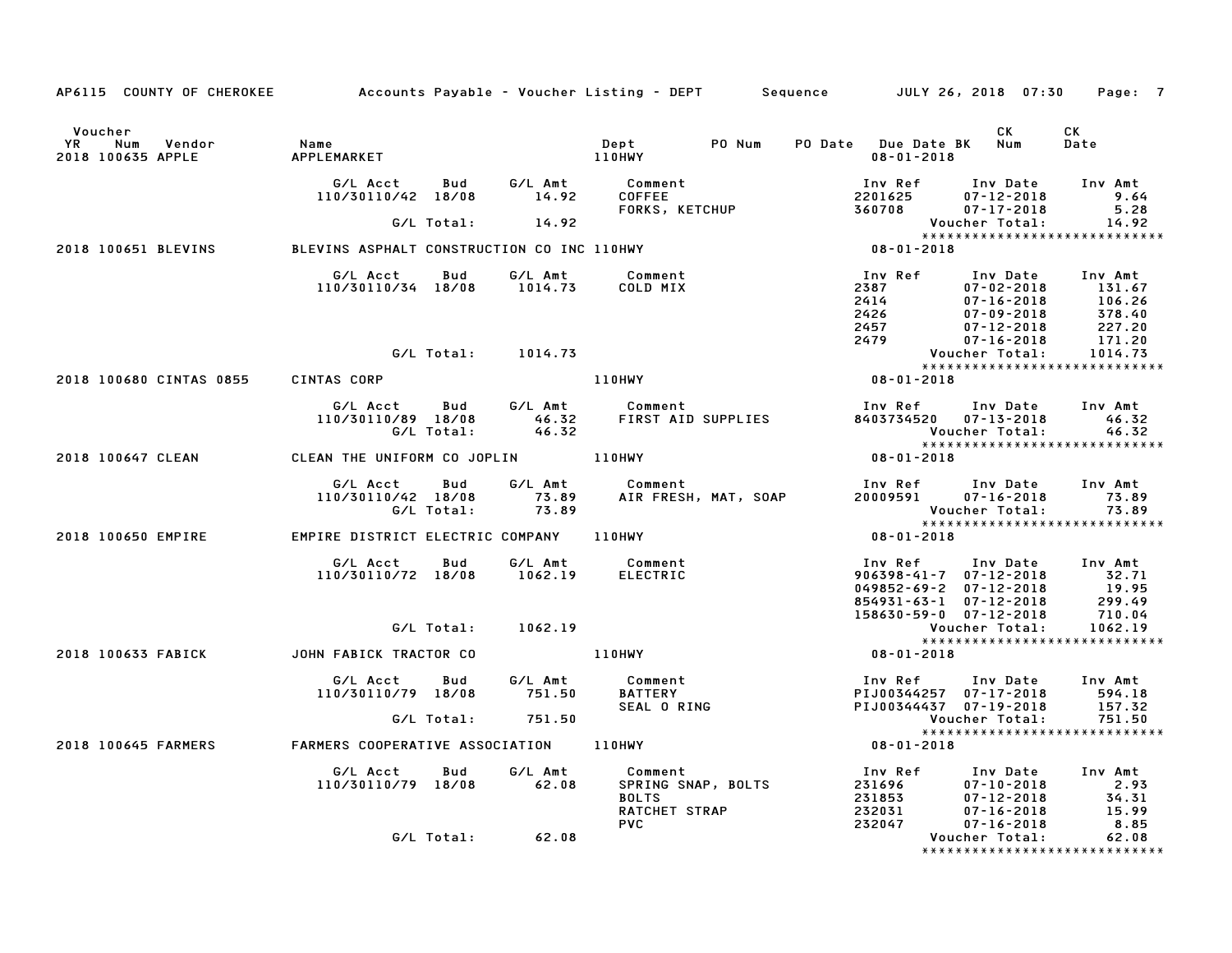| AP6115 COUNTY OF CHEROKEE                                                   |                                |                   |                             | Accounts Payable - Voucher Listing - DEPT                | Sequence JULY 26, 2018 07:30                                                                                                              |                                                                                                                                                                                                                                                                                                | Page: 8                                                                                                                                                                  |
|-----------------------------------------------------------------------------|--------------------------------|-------------------|-----------------------------|----------------------------------------------------------|-------------------------------------------------------------------------------------------------------------------------------------------|------------------------------------------------------------------------------------------------------------------------------------------------------------------------------------------------------------------------------------------------------------------------------------------------|--------------------------------------------------------------------------------------------------------------------------------------------------------------------------|
| Voucher<br>YR<br>Num<br>Vendor<br>2018 100681 FASTENAL                      | Name<br>FASTENAL COMPANY       |                   |                             | PO Num<br>Dept<br>110HWY                                 | PO Date Due Date BK<br>$08 - 01 - 2018$                                                                                                   | СK<br>Num                                                                                                                                                                                                                                                                                      | СK<br>Date                                                                                                                                                               |
|                                                                             | G/L Acct<br>110/30110/79 18/08 | Bud<br>G/L Total: | G/L Amt<br>166.41<br>166.41 | Comment<br><b>PARTS</b>                                  | Inv Ref<br><b>KSPIT73189</b>                                                                                                              | Inv Date<br>$07 - 13 - 2018$<br>Voucher Total:                                                                                                                                                                                                                                                 | Inv Amt<br>166.41<br>166.41                                                                                                                                              |
| 2018 100619 FLEETPRIDE                                                      | FLEETPRIDE                     |                   |                             | <b>110HWY</b>                                            | 08-01-2018                                                                                                                                |                                                                                                                                                                                                                                                                                                | *****************************                                                                                                                                            |
|                                                                             | G/L Acct<br>110/30110/79 18/08 | Bud               | G/L Amt<br>518.02           | Comment<br><b>FILTERS</b><br><b>FILTER</b><br>AIR FILTER | Inv Ref<br>7030682<br>7059646<br>8055415                                                                                                  | Inv Date<br>$07 - 12 - 2018$<br>$07 - 13 - 2018$<br>$07 - 19 - 2018$                                                                                                                                                                                                                           | Inv Amt<br>339.60<br>61.78<br>116.64                                                                                                                                     |
|                                                                             |                                | G/L Total:        | 518.02                      |                                                          |                                                                                                                                           | Voucher Total:                                                                                                                                                                                                                                                                                 | 518.02<br>*****************************                                                                                                                                  |
| 2018 100654 FROST OIL                                                       | FROST OIL COMPANY              |                   |                             | 110HWY                                                   | $08 - 01 - 2018$                                                                                                                          |                                                                                                                                                                                                                                                                                                |                                                                                                                                                                          |
|                                                                             | G/L Acct<br>110/30110/32 18/08 | <b>Bud</b>        | 937.24                      | G/L Amt Comment<br><b>EXHAUST FLUID</b>                  | Inv Ref<br>0150562-IN<br>0151607-IN07 07-17-2018                                                                                          | Inv Date<br>$07 - 05 - 2018$                                                                                                                                                                                                                                                                   | Inv Amt<br>621.52<br>315.72                                                                                                                                              |
|                                                                             |                                | G/L Total:        | 937.24                      |                                                          |                                                                                                                                           | Voucher Total:                                                                                                                                                                                                                                                                                 | 937.24                                                                                                                                                                   |
| 2018 100696 FULL SERVICE                                                    | FULL SERVICE AUTOMOTIVE        |                   |                             | <b>110HWY</b>                                            | $08 - 01 - 2018$                                                                                                                          |                                                                                                                                                                                                                                                                                                | *****************************                                                                                                                                            |
|                                                                             | G/L Acct<br>110/30110/79 18/08 | Bud<br>G/L Total: | G/L Amt<br>205.00<br>205.00 | Comment<br>REPLACE WINDSHIELD                            | Inv Ref     Inv Date<br>510865                                                                                                            | $07 - 23 - 2018$<br>Voucher Total:                                                                                                                                                                                                                                                             | Inv Amt<br>205.00<br>205.00                                                                                                                                              |
| 2018 100692 GALENA TRANSFER GALENA TRANSFER STATION                         |                                |                   |                             | 110HWY                                                   | $08 - 01 - 2018$                                                                                                                          |                                                                                                                                                                                                                                                                                                | ******************************                                                                                                                                           |
|                                                                             | G/L Acct<br>110/30110/79 18/08 | Bud<br>G/L Total: | 1049.43                     | G/L Amt Comment<br>1049.43 TRASH PICK IN DITCHES         | Inv Ref<br>298383<br>298425<br>298437<br>298435<br>298436<br>298442<br>298461<br>298463<br>298422<br>298420<br>298421<br>298409<br>298408 | Inv Date<br>$07 - 19 - 2018$<br>$07 - 20 - 2018$<br>$07 - 20 - 2018$<br>$07 - 20 - 2018$<br>$07 - 20 - 2018$<br>$07 - 20 - 2018$<br>$07 - 20 - 2018$<br>$07 - 20 - 2018$<br>$07 - 20 - 2018$<br>$07 - 20 - 2018$<br>$07 - 20 - 2018$<br>$07 - 20 - 2018$<br>$07 - 20 - 2018$<br>Voucher Total: | Inv Amt<br>78.46<br>78.46<br>99.90<br>78.46<br>78.46<br>78.46<br>80.46<br>78.46<br>78.46<br>78.46<br>84.47<br>78.46<br>78.46<br>1049.43<br>***************************** |
| 2018 100693 GALENA TRANSFER GALENA TRANSFER STATION THE MUST MADE RESIDENCY |                                |                   |                             |                                                          | 08-01-2018                                                                                                                                |                                                                                                                                                                                                                                                                                                |                                                                                                                                                                          |
|                                                                             | G/L Acct<br>110/30110/79 18/08 | Bud<br>G/L Total: | G/L Amt<br>78.46<br>78.46   | Comment<br>TRASH PICK UP IN DITCHES                      | Inv Ref Inv Date<br>298407                                                                                                                | 07-20-2018<br>Voucher Total:                                                                                                                                                                                                                                                                   | Inv Amt<br>78.46<br>78.46<br>*****************************                                                                                                               |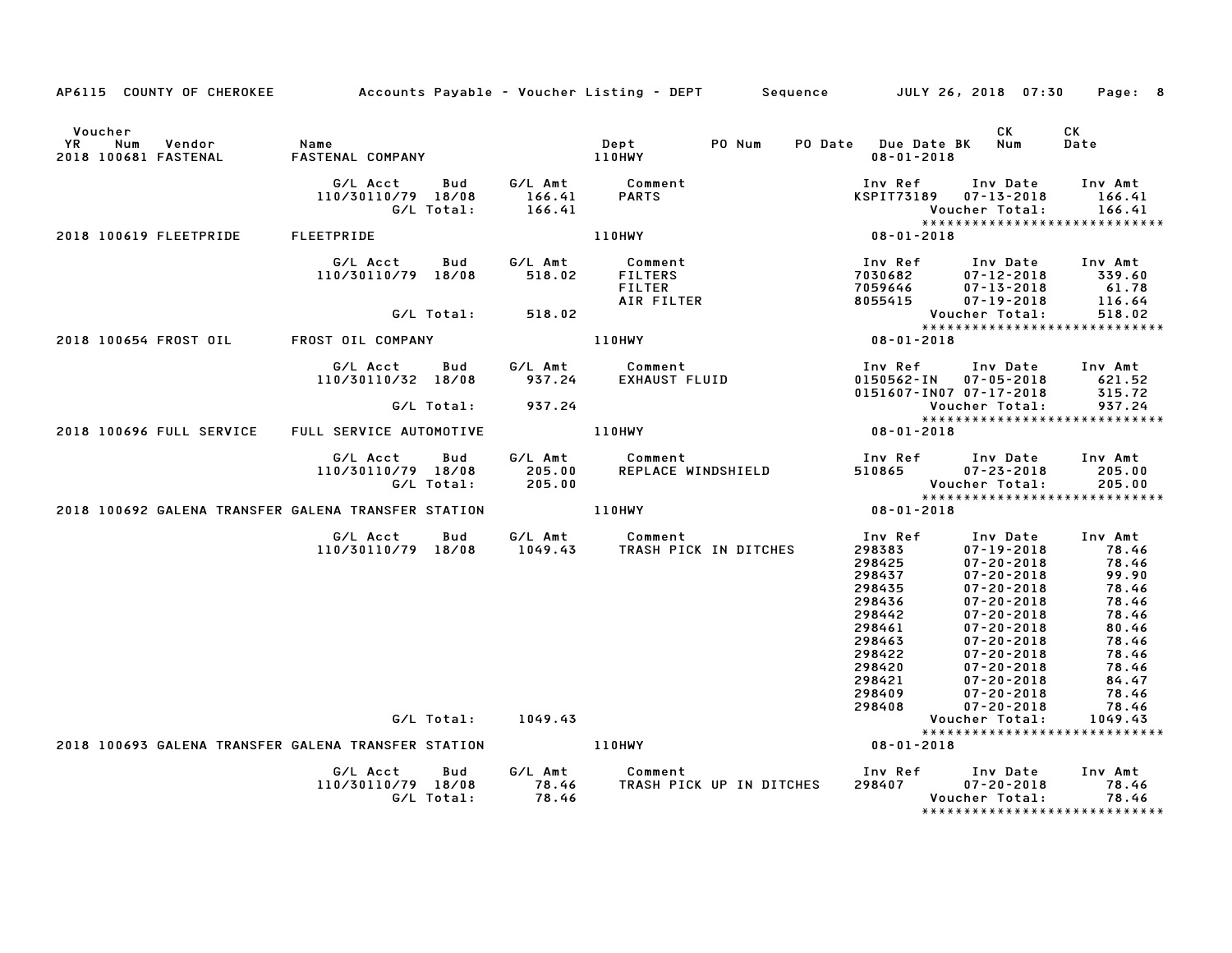| AP6115 COUNTY OF CHEROKEE Accounts Payable – Voucher Listing – DEPT Sequence JULY 26, 2018 07:30 Page: 9 |                                                                              |            |                                                          |                                                                                                    |                                          |                                                                                         |                                                                                                                                                                                                   |                                                                     |
|----------------------------------------------------------------------------------------------------------|------------------------------------------------------------------------------|------------|----------------------------------------------------------|----------------------------------------------------------------------------------------------------|------------------------------------------|-----------------------------------------------------------------------------------------|---------------------------------------------------------------------------------------------------------------------------------------------------------------------------------------------------|---------------------------------------------------------------------|
| Voucher<br>YR<br>Num<br>Vendor<br>2018 100699 HERITAGE TRACT HERITAGE TRACTOR                            | Name                                                                         |            |                                                          | <b>Dept</b><br>110HWY                                                                              | PO Num                                   | $08 - 01 - 2018$                                                                        | <b>CK</b><br>PO Date Due Date BK Num                                                                                                                                                              | CK<br>Date                                                          |
|                                                                                                          | G/L Acct Bud<br>110/30110/79 18/08<br>G/L Total:                             |            | G∕L Amt<br>285.62<br>285.62                              | Comment                                                                                            | PRESSURE RELIEF VALVE                    | 10074793                                                                                | Inv Ref Inv Date Inv Amt<br>$07 - 24 - 2018$<br>Voucher Total:                                                                                                                                    | 285.62<br>285.62                                                    |
| 2018 100622 JOPLIN FREIGHT JOPLIN FREIGHTLINER SALES INC 110HWY                                          |                                                                              |            |                                                          |                                                                                                    |                                          | $08 - 01 - 2018$                                                                        |                                                                                                                                                                                                   |                                                                     |
|                                                                                                          | G/L Acct   Bud<br>110/30110/79 18/08 2237.61                                 |            |                                                          | G/L Amt Comment<br>COOLER<br>STRUT<br><b>SUPPORT</b><br><b>ELEMENT</b><br><b>ELEMENT</b><br>FILTER |                                          | 53795206<br>53809906<br>53846706<br>53903406                                            | Inv Ref      Inv Date     Inv Amt<br>53612106X1  07-10-2018  1471.25<br>07-11-2018<br>07-12-2018<br>07-12-2018<br>07-19-2018<br>07-19-2018<br>144.76<br>53846706X1 07-19-2018<br>$07 - 24 - 2018$ | 34.62                                                               |
|                                                                                                          |                                                                              | G/L Total: | 2237.61                                                  |                                                                                                    |                                          |                                                                                         | Voucher Total:         2237.61<br>****************************                                                                                                                                    |                                                                     |
| 2018 100643 KANSASLAND                                                                                   | *****<br>KANSASLAND TIRE OF PITTSBURG     110HWY                  08-01-2018 |            |                                                          |                                                                                                    |                                          |                                                                                         |                                                                                                                                                                                                   |                                                                     |
|                                                                                                          | G/L Acct   Bud<br>110/30110/79 18/08<br>G/L Total:                           |            | 39.00<br>39.00                                           |                                                                                                    | G/L Amt Comment<br>39.00 O'RING<br>39.00 | 181283                                                                                  | Inv Ref      Inv Date<br>$07 - 16 - 2018$<br>Voucher Total:                                                                                                                                       | Inv Amt<br>39.00<br>39.00                                           |
| 2018 100698 KIRKLAND                                                                                     | KIRKLAND                                                                     |            |                                                          | 110HWY                                                                                             |                                          | $08 - 01 - 2018$                                                                        | *****************************                                                                                                                                                                     |                                                                     |
|                                                                                                          | G/L Acct Bud<br>110/30110/89 18/08<br>G/L Total:                             |            | G/L Amt<br>$\begin{array}{c} 18.00 \\ 18.00 \end{array}$ | Comment                                                                                            | Comment<br>OXYGEN                        |                                                                                         | Inv Ref Inv Date<br>362027 07-24-2018<br>Voucher Total:                                                                                                                                           | Inv Amt<br>18.00<br>18.00                                           |
| 2018 100642 MFA OIL                                                                                      | MFA OIL – NEOSHO 1055                                                        |            |                                                          | 110HWY                                                                                             |                                          | $08 - 01 - 2018$                                                                        |                                                                                                                                                                                                   |                                                                     |
|                                                                                                          | G/L Acct<br>110/30110/31 18/08                                               |            |                                                          |                                                                                                    |                                          | Inv Ref<br>587214<br>587101<br>587096<br>587085<br>587073<br>591631<br>591509<br>592402 | Inv Date Inv Amt<br>07–10–2018 742.32<br>$07 - 10 - 2018$ 1272.88<br>07-10-2018<br>$07 - 10 - 2018$<br>$07 - 10 - 2018$<br>$07 - 13 - 2018$<br>07-13-2018<br>$07 - 16 - 2018$                     | 984.18<br>275.27<br>759.91<br>759.91<br>551.25<br>722.24<br>1966.26 |
|                                                                                                          |                                                                              |            | G/L Total:        7886.18                                |                                                                                                    |                                          | 597290                                                                                  | $07 - 19 - 2018$<br>Voucher Total:                                                                                                                                                                | 611.87<br>7886.18                                                   |
| 2018 100652 MIDWEST MINERAL MIDWEST MINERALS                                                             |                                                                              |            |                                                          | 110HWY                                                                                             |                                          | $08 - 01 - 2018$                                                                        | ******************************                                                                                                                                                                    |                                                                     |
|                                                                                                          | G/L Acct Bud<br>110/30110/35 18/08                                           |            | 13518.83                                                 | G/L Amt Comment<br>ROCK                                                                            |                                          | Inv Ref<br>301800<br>301799                                                             | Inv Date Inv Amt<br>$07 - 07 - 2018$<br>$07 - 07 - 2018$                                                                                                                                          | 3597.58<br>341.14                                                   |
|                                                                                                          |                                                                              |            | G/L Total: 13518.83                                      | $AB - 3/AS$                                                                                        |                                          | 303177<br>303175<br>303176<br>304596<br>304595                                          | 941.14<br>14.65 07-14-2018 548.65<br>14.44 07-14-2018 5248.75<br>17-21-2018 5248.75<br>$07 - 21 - 2018$<br>Voucher Total:                                                                         | 274.26<br>13518.83                                                  |
|                                                                                                          |                                                                              |            |                                                          |                                                                                                    |                                          |                                                                                         | ******************************                                                                                                                                                                    |                                                                     |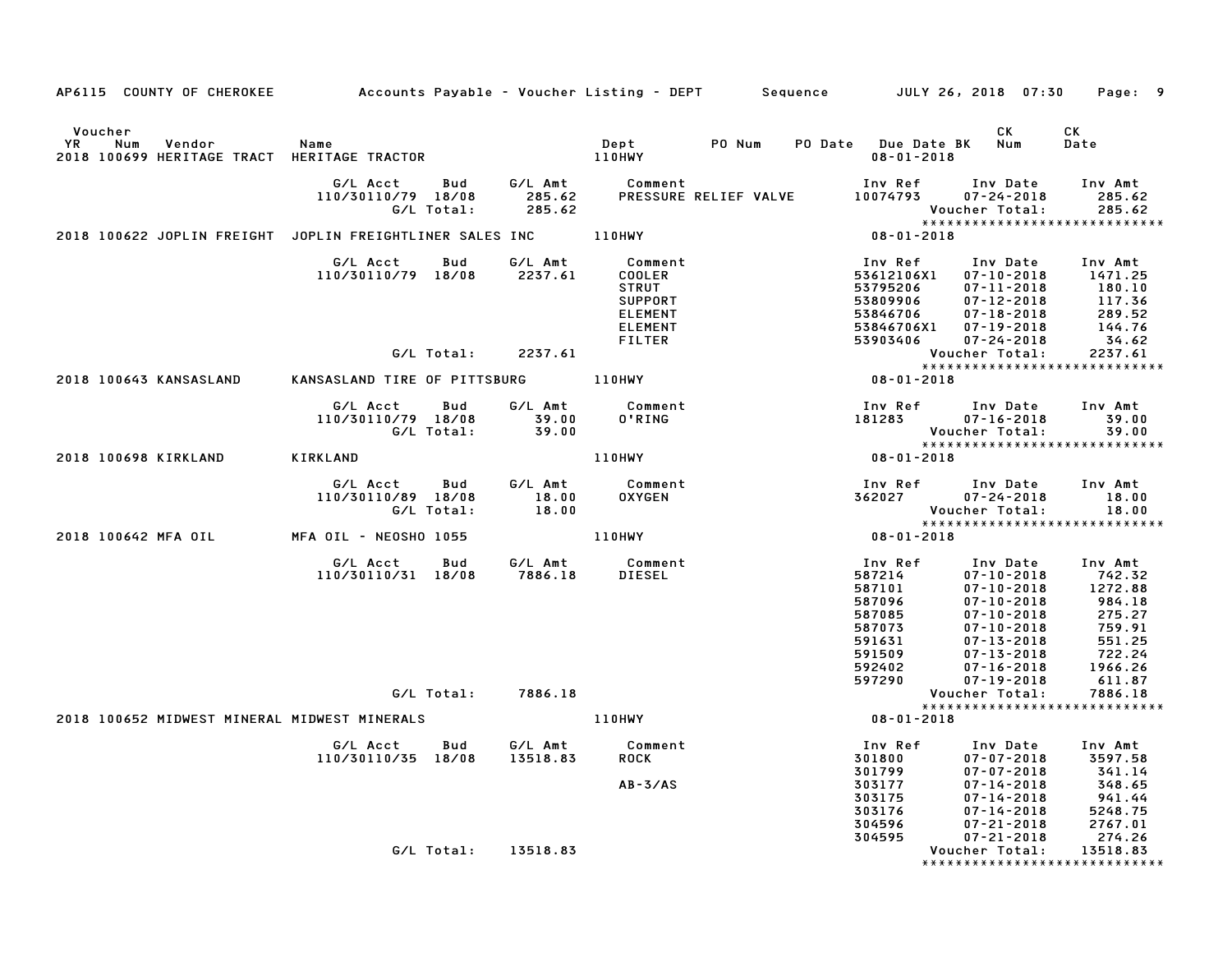| AP6115 COUNTY OF CHEROKEE Accounts Payable - Voucher Listing - DEPT |                                                                                         |                             |                                                                                                                                                                                       | Sequence JULY 26, 2018 07:30                                                                                                    |                                                                                                                                                                                                                                                                            | Page: 10                                                                                                                  |
|---------------------------------------------------------------------|-----------------------------------------------------------------------------------------|-----------------------------|---------------------------------------------------------------------------------------------------------------------------------------------------------------------------------------|---------------------------------------------------------------------------------------------------------------------------------|----------------------------------------------------------------------------------------------------------------------------------------------------------------------------------------------------------------------------------------------------------------------------|---------------------------------------------------------------------------------------------------------------------------|
| Voucher<br><b>YR</b><br>Num<br>Vendor<br>2018 100648 MUNICIPAL      | Name<br>MUNICIPAL INDUSTRIAL SUPPLY 110HWY                                              |                             | Dept<br>PO Num                                                                                                                                                                        | PO Date Due Date BK<br>$08 - 01 - 2018$                                                                                         | CK<br>Num                                                                                                                                                                                                                                                                  | СK<br>Date                                                                                                                |
|                                                                     | G/L Acct<br>Bud<br>110/30110/79 18/08                                                   | 1470.59                     | G/L Amt Comment<br><b>PARTS</b>                                                                                                                                                       | Inv Ref Inv Date<br>2972-2                                                                                                      |                                                                                                                                                                                                                                                                            | Inv Amt<br>26.27                                                                                                          |
|                                                                     | G/L Total:                                                                              | 1470.59                     |                                                                                                                                                                                       | 2977 200                                                                                                                        | $07 - 18 - 2018$<br>Voucher Total:                                                                                                                                                                                                                                         | 1444.32<br>1470.59                                                                                                        |
| 2018 100626 NATALINIS                                               | NATALINI'S AUTOMOTIVE                                                                   |                             | 110HWY                                                                                                                                                                                | $08 - 01 - 2018$                                                                                                                | ******************************                                                                                                                                                                                                                                             |                                                                                                                           |
|                                                                     |                                                                                         |                             |                                                                                                                                                                                       |                                                                                                                                 |                                                                                                                                                                                                                                                                            |                                                                                                                           |
|                                                                     | G/L Acct Bud<br>110/30110/79 18/08                                                      | G/L Amt<br>466.38           | Comment<br><b>SCREW</b><br><b>VACUMN</b><br>AIR FILTER<br><b>FILTER</b><br>FITTING, HOSE END<br>HONE<br>HOSE, HOSE END<br>LAMP<br>CLEANING KIT<br>FITTING, HOSE<br>CLIP               | Inv Ref<br>675513<br>675518<br>675554<br>675606<br>675603<br>675641<br>675712<br>676096<br>676100<br>676117<br>676181           | Inv Date<br>$07 - 17 - 2018$<br>$07 - 17 - 2018$<br>$07 - 17 - 2018$<br>$07 - 18 - 2018$<br>$07 - 18 - 2018$<br>$07 - 18 - 2018$<br>$07 - 19 - 2018$<br>$07 - 24 - 2018$<br>$07 - 24 - 2018$<br>$07 - 24 - 2018$<br>$07 - 24 - 2018$                                       | Inv Amt<br>.56<br>12.60<br>63.70<br>76.99<br>74.44<br>15.99<br>106.45<br>12.98<br>10.99<br>87.71<br>3.97                  |
|                                                                     | G/L Total:                                                                              | 466.38                      |                                                                                                                                                                                       |                                                                                                                                 | Voucher Total:                                                                                                                                                                                                                                                             | 466.38                                                                                                                    |
| 2018 100640 NATALINIS                                               | NATALINI'S AUTOMOTIVE                                                                   |                             | 110HWY                                                                                                                                                                                | $08 - 01 - 2018$                                                                                                                | *****************************                                                                                                                                                                                                                                              |                                                                                                                           |
|                                                                     | G/L Acct<br>Bud<br>110/30110/79 18/08<br>G/L Total:                                     | G/L Amt<br>219.38<br>219.38 | Comment<br>HOSE END<br>OIL, WEATHERDTRIP<br>ORING<br>OIL FILTER<br>CORE, OIL<br><b>FILTER</b><br>SERVICE CAP<br>OIL FILTER<br>LAMP<br>WASHER, FILTER<br>LOCKNUT, BOLT<br><b>PARTS</b> | Inv Ref<br>674796<br>674919<br>675050<br>675152<br>675172<br>675230<br>675379<br>675431<br>675437<br>675490<br>675493<br>675494 | Inv Date<br>$07 - 10 - 2018$<br>$07 - 11 - 2018$<br>$07 - 12 - 2018$<br>$07 - 13 - 2018$<br>$07 - 13 - 2018$<br>$07 - 13 - 2018$<br>$07 - 16 - 2018$<br>$07 - 16 - 2018$<br>$07 - 16 - 2018$<br>$07 - 17 - 2018$<br>$07 - 17 - 2018$<br>$07 - 17 - 2018$<br>Voucher Total: | Inv Amt<br>11.49<br>19.95<br>.75<br>29.92<br>14.68<br>12.98<br>1.25<br>32.52<br>8.20<br>42.64<br>10.20<br>34.80<br>219.38 |
| 2018 100621 NEPTUNE                                                 | NEPTUNE RADIATOR & AUTO REPAIR 110HWY                                                   |                             |                                                                                                                                                                                       | $08 - 01 - 2018$                                                                                                                | *****************************                                                                                                                                                                                                                                              |                                                                                                                           |
| 2018 100644 O'MALLEY                                                | G/L Acct<br>Bud<br>110/30110/79 18/08<br>G/L Total:<br>O'MALLEY IMPLEMENT CO INC 110HWY | G/L Amt<br>483.56<br>483.56 | Comment<br>RADIATOR REPAIR                                                                                                                                                            | Inv Ref<br>0023068<br>$08 - 01 - 2018$                                                                                          | Inv Date<br>$07 - 13 - 2018$<br>Voucher Total:<br>*****************************                                                                                                                                                                                            | Inv Amt<br>483.56<br>483.56                                                                                               |
|                                                                     | G/L Acct<br><b>Bud</b><br>110/30110/79 18/08<br>G/L Total:                              | G/L Amt<br>139.56<br>139.56 | Comment<br><b>PARTS</b><br><b>SENSOR</b>                                                                                                                                              | Inv Ref<br>S41666<br>S41584                                                                                                     | Inv Date<br>$07 - 13 - 2018$<br>$07 - 12 - 2018$<br>Voucher Total:<br>*****************************                                                                                                                                                                        | Inv Amt<br>40.06<br>99.50<br>139.56                                                                                       |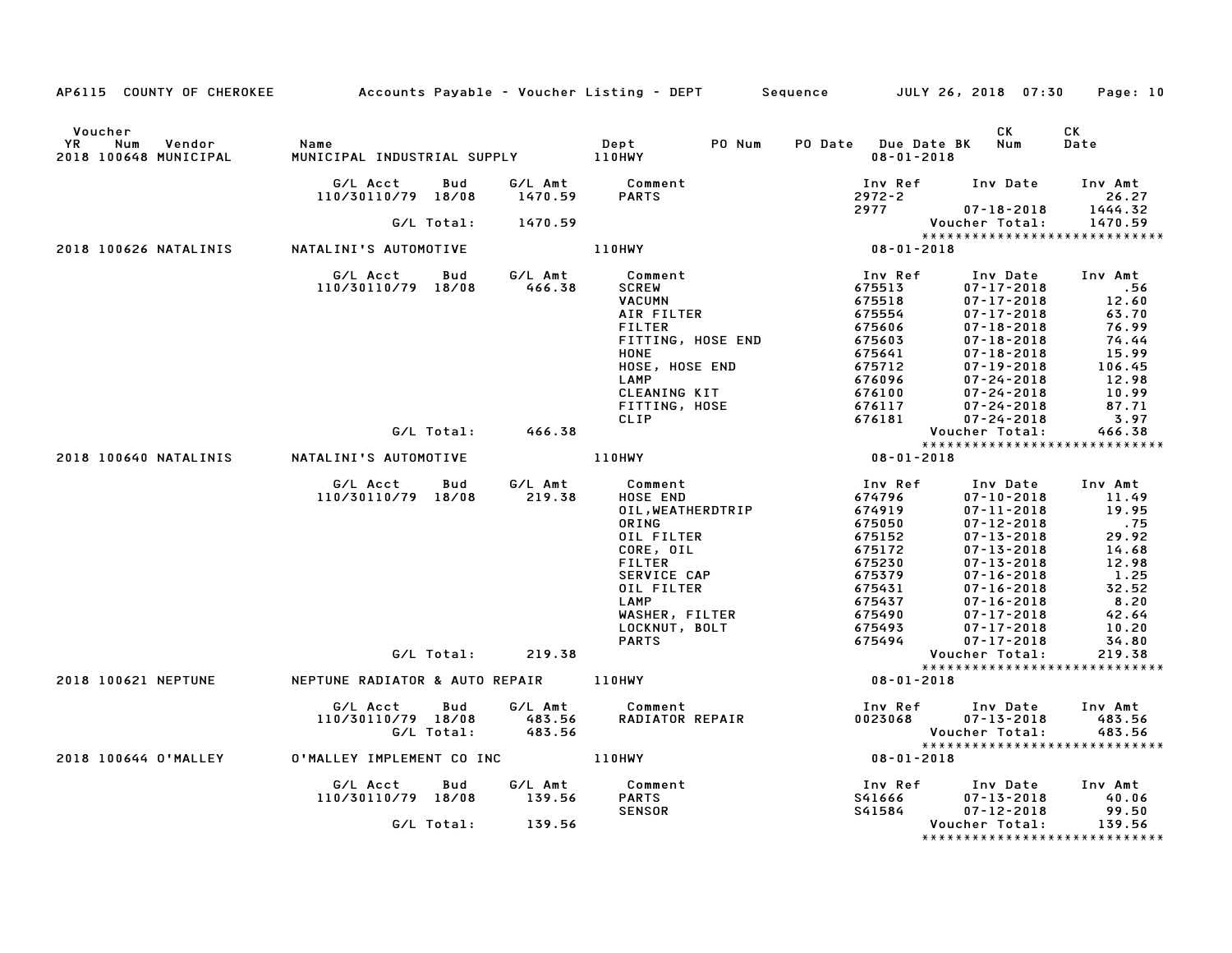| AP6115 COUNTY OF CHEROKEE                                   | Accounts Payable – Voucher Listing – DEPT       Sequence        JULY 26, 2018  07:30 |                   |                             |                                                                                                                                                                                                                                                                |                        |                     |                                          |                                                                                                                                                              | Page: 11                                                                |
|-------------------------------------------------------------|--------------------------------------------------------------------------------------|-------------------|-----------------------------|----------------------------------------------------------------------------------------------------------------------------------------------------------------------------------------------------------------------------------------------------------------|------------------------|---------------------|------------------------------------------|--------------------------------------------------------------------------------------------------------------------------------------------------------------|-------------------------------------------------------------------------|
| Voucher<br>YR<br>Num<br>Vendor<br>2018 100653 POWERPLAN     | Name<br>POWERPLAN                                                                    |                   |                             | CK the control of the control of the control of the control of the control of the control of the control of the control of the control of the control of the control of the control of the control of the control of the contr<br>CK.<br>Dept<br><b>110HWY</b> | PO Num                 | PO Date Due Date BK | $08 - 01 - 2018$                         | Num                                                                                                                                                          | Date                                                                    |
|                                                             | G/L Acct<br>110/30110/79 18/08                                                       | Bud<br>G/L Total: | G/L Amt<br>50.20<br>50.20   | Comment<br>BUSHING                                                                                                                                                                                                                                             |                        |                     | Inv Ref<br>977833                        | Inv Date<br>$07 - 06 - 2018$<br>Voucher Total:                                                                                                               | Inv Amt<br>50.20<br>50.20                                               |
| 2018 100656 SCHWAB                                          | <b>SCHWAB-EATON PA</b>                                                               |                   |                             | <b>110HWY</b>                                                                                                                                                                                                                                                  |                        |                     | $08 - 01 - 2018$                         | *****************************                                                                                                                                |                                                                         |
|                                                             | G/L Acct<br>110/30110/79 18/07                                                       | Bud<br>G/L Total: | G/L Amt<br>835.38<br>835.38 | Comment                                                                                                                                                                                                                                                        | CRESTLINE SIDEWALKS    |                     | Inv Ref<br>18.092-2                      | Inv Date<br>$07 - 16 - 2018$<br>Voucher Total:                                                                                                               | Inv Amt<br>835.38<br>835.38                                             |
| 2018 100646 TRUE VALUE COL TRUE VALUE COLUMBUS              |                                                                                      |                   |                             | 110HWY                                                                                                                                                                                                                                                         |                        |                     | 08-01-2018                               | *****************************                                                                                                                                |                                                                         |
|                                                             | G/L Acct<br>110/30110/79 18/08                                                       | Bud               | G/L Amt<br>40.10            | Comment<br><b>SCREW</b><br><b>HARDWARE</b>                                                                                                                                                                                                                     |                        |                     | Inv Ref<br>A350646<br>A350700<br>A350699 | Inv Date<br>$07 - 10 - 2018$<br>$07 - 11 - 2018$<br>$07 - 11 - 2018$                                                                                         | Inv Amt<br>17.99<br>1.72<br>2.10                                        |
|                                                             |                                                                                      | G/L Total:        | 40.10                       | SHOP LIGHT<br>HARDWARE                                                                                                                                                                                                                                         |                        |                     | B7334<br>A351408                         | $07 - 18 - 2018$<br>$07 - 19 - 2018$<br>Voucher Total:                                                                                                       | 13.99<br>4.30<br>40.10                                                  |
| 2018 100649 VIA CHRISTI OCC VIA CHRISTI OCCUPATIONAL HEALTH |                                                                                      |                   |                             | <b>110HWY</b>                                                                                                                                                                                                                                                  |                        |                     | $08 - 01 - 2018$                         | *****************************                                                                                                                                |                                                                         |
|                                                             | G/L Acct<br>110/30110/79 18/08                                                       | Bud<br>G/L Total: | G/L Amt<br>222.00<br>222.00 | Comment<br>RANDOMS                                                                                                                                                                                                                                             |                        |                     | Inv Ref<br>6825                          | Inv Date<br>$07 - 11 - 2018$<br>Voucher Total:<br>*****************************                                                                              | Inv Amt<br>222.00<br>222.00                                             |
| 2018 100623 BAXTER                                          | CITY OF BAXTER SPRINGS                                                               |                   |                             | <b>140HEALTH</b>                                                                                                                                                                                                                                               |                        |                     | $08 - 01 - 2018$                         | DEPT<br>Total:                                                                                                                                               | 33892.58                                                                |
|                                                             | G/L Acct<br>140/30140/87 18/08                                                       | Bud               | G/L Amt<br>10.00            | Comment<br>WIC PROGRAM                                                                                                                                                                                                                                         | BUILDING RENTAL 7/5/18 |                     | Inv Ref                                  | Inv Date<br>$07 - 18 - 2018$                                                                                                                                 | Inv Amt<br>10.00                                                        |
|                                                             |                                                                                      | G/L Total:        | 10.00                       |                                                                                                                                                                                                                                                                |                        |                     |                                          | Voucher Total:<br>*****************************                                                                                                              | 10.00                                                                   |
| 2018 100676 CARDMEMBER                                      | CHASE CARD SERVICES                                                                  |                   |                             | 140HEALTH                                                                                                                                                                                                                                                      |                        |                     | 08-01-2018                               |                                                                                                                                                              |                                                                         |
|                                                             | G/L Acct<br>140/30140/91 18/08<br>140/30140/89 18/08                                 | Bud               | G/L Amt<br>99.00<br>9.73    | Comment<br>HEALTH DEPT<br>ACCT                                                                                                                                                                                                                                 |                        |                     | Inv Ref                                  | Inv Date                                                                                                                                                     | Inv Amt                                                                 |
|                                                             | 140/30140/73 18/08<br>140/30140/21 18/08                                             |                   | 639.59<br>74.98             | HILTON GARDEN INN<br>HILTON GARDEN INN<br><b>GENERAC</b><br>IN DIGITAL WAVE<br>INTEREST CHG<br><b>PAPER DIRECT</b><br><b>USPS</b>                                                                                                                              | UNIV OF KS MED CENTER  |                     |                                          | $06 - 13 - 2018$<br>$06 - 13 - 2018$<br>$07 - 01 - 2018$<br>$07 - 12 - 2018$<br>$07 - 16 - 2018$<br>$06 - 25 - 2018$<br>$06 - 22 - 2018$<br>$07 - 13 - 2018$ | 371.15<br>353.44<br>99.00<br>36.00<br>9.73<br>85.00CR<br>28.98<br>10.00 |
|                                                             |                                                                                      | G/L Total:        | 823.30                      |                                                                                                                                                                                                                                                                |                        |                     |                                          | Voucher Total:<br>*******************************                                                                                                            | 823.30                                                                  |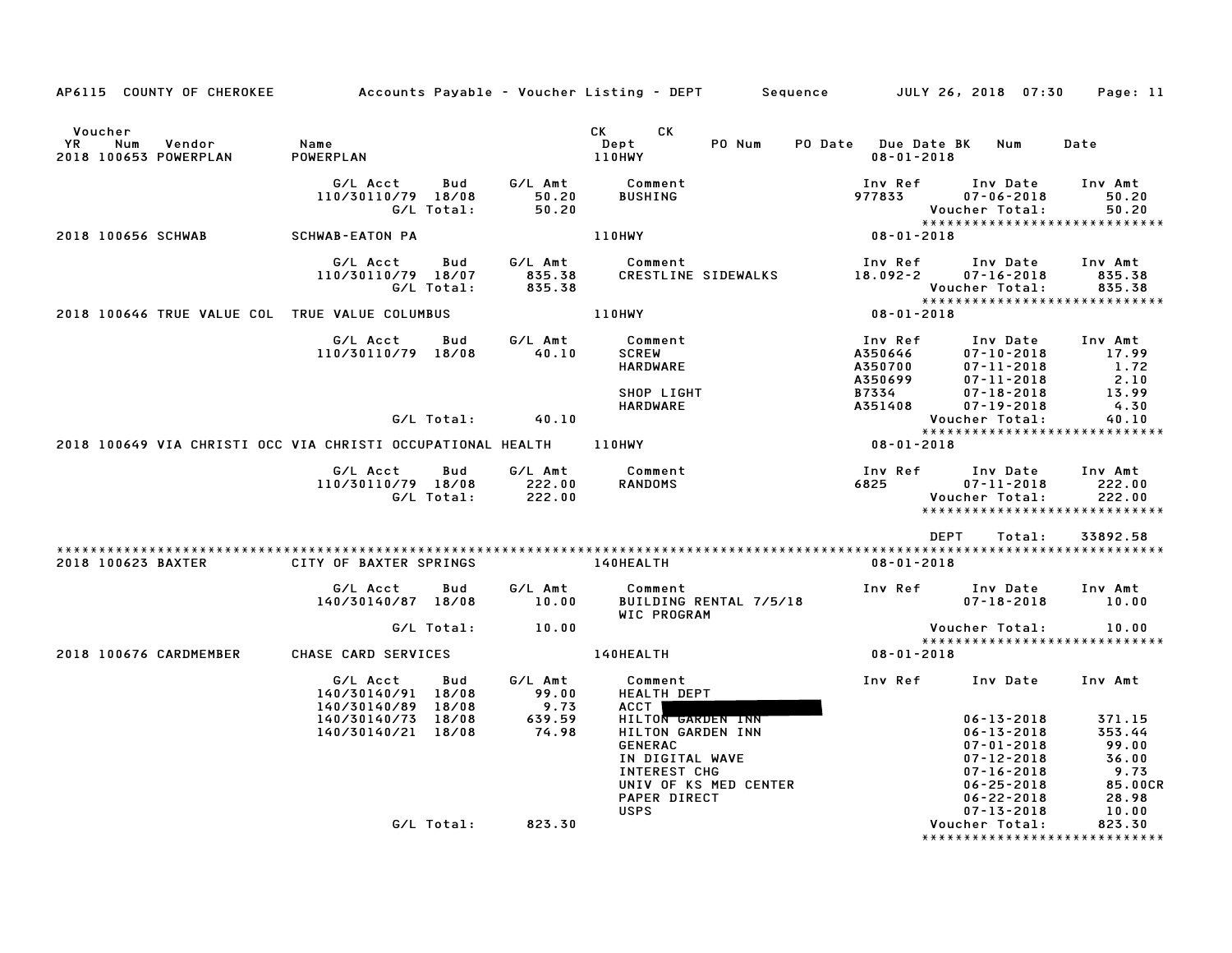| AP6115 COUNTY OF CHEROKEE                                            |                                           |                          |                                                        | Accounts Payable – Voucher Listing – DEPT Sequence JULY 26, 2018 07:30 |                                             |                                                                       | Page: 12                |
|----------------------------------------------------------------------|-------------------------------------------|--------------------------|--------------------------------------------------------|------------------------------------------------------------------------|---------------------------------------------|-----------------------------------------------------------------------|-------------------------|
| Voucher<br>Vendor<br><b>YR</b><br>Num<br>2018 100665 CDL             | Name<br>CDL ELECTRIC                      |                          |                                                        | PO Num<br>Dept<br>140HEALTH                                            | PO Date Due Date BK Num<br>$08 - 01 - 2018$ | CK                                                                    | CK<br>Date              |
|                                                                      | G/L Acct<br>140/30140/76 18/08            | Bud                      | G/L Amt<br>112.50                                      | Comment<br><b>HEALTH DEPT</b>                                          | Inv Ref      Inv Date                       |                                                                       | Inv Amt                 |
|                                                                      |                                           | G/L Total:               | 112.50                                                 | CLEAN CONDENSATE DRAIN                                                 |                                             | W80580 07-17-2018<br>Voucher Total:<br>****************************** | 112.50<br>112.50        |
| 2018 100666 CHILDRENS ADV                                            | CHILDREN'S ADVOCACY CENTER, INC 140HEALTH |                          |                                                        |                                                                        | $08 - 01 - 2018$                            |                                                                       |                         |
|                                                                      | G/L Acct<br>140/30140/93 18/08            | Bud                      | G/L Amt<br>85.00                                       | Comment<br>HEALTH DEPT<br>CHILDRENS TABLE/CHAIRS,                      |                                             | Inv Ref Inv Date Inv Amt<br>07-19-2018                                | 85.00                   |
|                                                                      |                                           | G/L Total:               | 85.00                                                  | <b>BOOKSHELF</b>                                                       |                                             | <b>Voucher Total:</b>                                                 | 85.00                   |
| 2018 100677 ELLIOTT, B BETHA K ELLIOTT                               |                                           |                          |                                                        | 140HEALTH                                                              | $08 - 01 - 2018$                            |                                                                       |                         |
|                                                                      | G/L Acct<br>140/30140/73 18/08            | <b>Bud</b><br>G/L Total: | G/L Amt<br>123.17<br>123.17                            | Comment<br>MILEAGE/MEETINGS 7/2-7/20                                   |                                             | Inv Ref Inv Date Inv Amt<br>$07 - 20 - 2018$<br>Voucher Total:        | 123.17<br>123.17        |
| 2018 100624 FIRST CHRISTIAN FIRST CHRISTIAN CHURCH PARSONS 140HEALTH |                                           |                          |                                                        |                                                                        | $08 - 01 - 2018$                            |                                                                       |                         |
|                                                                      | G/L Acct<br>140/30140/87 18/08            | Bud                      | G/L Amt<br>375.00                                      | Comment<br>WIC PROGRAM<br><b>BUILDING RENTAL</b>                       |                                             | Inv Ref Inv Date Inv Amt<br>$07 - 18 - 2018$                          | 375.00                  |
|                                                                      |                                           |                          | G/L Total: 375.00                                      | JULY 10, 11, 17, 25, 26                                                |                                             | Voucher Total:<br>*****************************                       | 375.00                  |
| 2018 100625 FOUR STATE PRIN FOUR STATE PRINTING                      |                                           |                          |                                                        | <b>140HEALTH</b>                                                       | 08-01-2018                                  |                                                                       |                         |
|                                                                      | G/L Acct<br>140/30140/21 18/08            | Bud                      | $G/L$ Amt<br>$\begin{array}{c} 1 \circ 46 \end{array}$ | Comment<br>POSTAGE/KHEL<br>POSTAGE/KHEL<br><b>HEALTH DEPT</b>          |                                             | Inv Ref Inv Date<br>$07 - 09 - 2018$<br>$07 - 16 - 2018$              | Inv Amt<br>9.73<br>9.73 |
|                                                                      |                                           | G/L Total:               | 19.46                                                  |                                                                        |                                             | Voucher Total:<br>******************************                      | 19.46                   |
| 2018 100627 GALENA CITY OF GALENA                                    |                                           |                          |                                                        | 140HEALTH                                                              | 08-01-2018                                  |                                                                       |                         |
|                                                                      | G/L Acct<br>140/30140/87 18/08            | Bud                      | G/L Amt<br>20.00                                       | Comment<br>WIC PROGRAM                                                 |                                             | Inv Ref Inv Date Inv Amt                                              |                         |
|                                                                      |                                           |                          |                                                        | <b>BUILDING RENTAL</b><br><b>JULY 18 &amp; 24</b>                      |                                             | $07 - 18 - 2018$                                                      | 20.00                   |
|                                                                      |                                           | G/L Total:               | 20.00                                                  |                                                                        |                                             | Voucher Total:<br>******************************                      | 20.00                   |
| 2018 100678 HEMOCUE                                                  | HEMOCUE INC                               |                          |                                                        | 140HEALTH                                                              | 08-01-2018                                  |                                                                       |                         |
|                                                                      | G/L Acct<br>140/30140/43 18/08            | Bud                      | G/L Amt<br>366.00                                      | Comment<br>WIC PROGRAM                                                 |                                             | Inv Ref      Inv Date     Inv Amt                                     |                         |
|                                                                      |                                           | G/L Total:               | 366.00                                                 | HEMOGLOBIN CUVETTES                                                    | 3097818                                     | $07 - 16 - 2018$<br>Voucher Total:<br>*****************************   | 366.00<br>366.00        |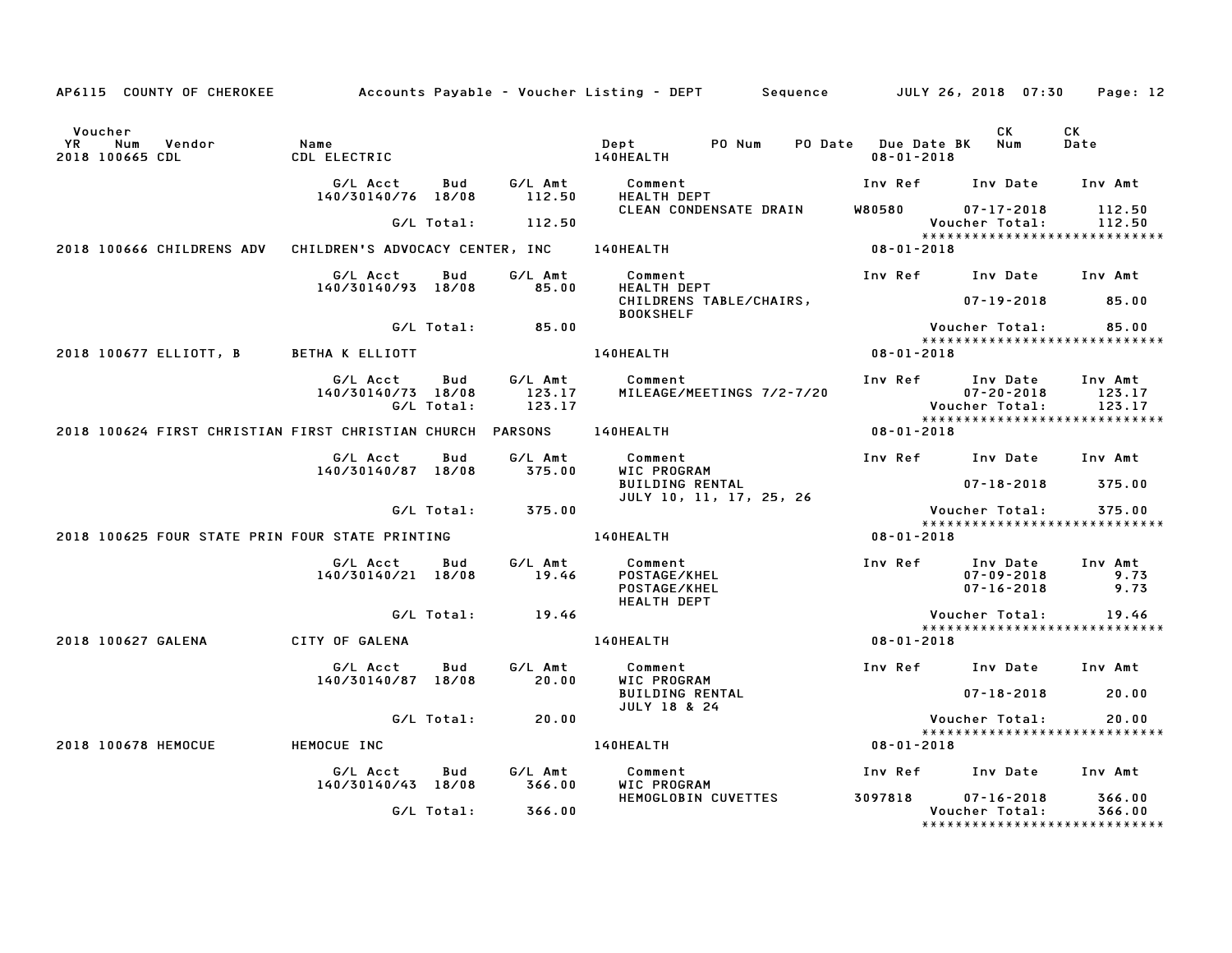| AP6115 COUNTY OF CHEROKEE Accounts Payable – Voucher Listing – DEPT Sequence JULY 26, 2018 07:30 Page: 13 |                                           |            |                       |                                                     |                  |                                             |                                                 |                   |
|-----------------------------------------------------------------------------------------------------------|-------------------------------------------|------------|-----------------------|-----------------------------------------------------|------------------|---------------------------------------------|-------------------------------------------------|-------------------|
| Voucher<br>YR<br>Vendor<br>Num<br>2018 100628 MANZER FAMILY                                               | Name<br>MANZER FAMILY MEDICINE            |            |                       | Dept<br>PO Num<br><b>140HEALTH</b>                  |                  | PO Date Due Date BK Num<br>$08 - 01 - 2018$ | CK                                              | <b>CK</b><br>Date |
|                                                                                                           | G/L Acct<br>140/30140/82 18/08            | Bud        | G/L Amt<br>100.00     | Comment<br>HEALTH DEPT                              |                  |                                             | Inv Ref Inv Date Inv Amt                        |                   |
|                                                                                                           |                                           |            | $G/L$ Total: $100.00$ | CONTRACTED SERVICES                                 |                  | <b>JULY</b>                                 | $07 - 18 - 2018$<br>Voucher Total:              | 100.00<br>100.00  |
| 2018 100667 MCKESSON                                                                                      | MCKESSON MEDICAL-SURGICAL                 |            |                       | <b>140HEALTH</b>                                    |                  | $08 - 01 - 2018$                            | *****************************                   |                   |
|                                                                                                           | G/L Acct                                  | Bud        | G/L Amt               | Comment                                             |                  |                                             | Inv Ref Inv Date Inv Amt                        |                   |
|                                                                                                           | 140/30140/43 18/08<br>140/30140/43 18/08  |            | 73.27<br>145.37       | <b>HEALTH DEPT</b><br><b>NEEDLES</b><br>WIC PROGRAM |                  | 30985896                                    | $07 - 09 - 2018$                                | 73.27             |
|                                                                                                           |                                           | G/L Total: | 218.64                | BANDAGES, GAUZE, GLOVES                             |                  |                                             | 31514876 07-16-2018<br>Voucher Total:           | 145.37<br>218.64  |
| 2018 100629 OSWEGO CHURCH                                                                                 | <b>OSWEGO CHRISTIAN CHURCH</b>            |            |                       | 140HEALTH                                           |                  | 08-01-2018                                  | *****************************                   |                   |
|                                                                                                           | G/L Acct                                  | Bud        | G/L Amt               | Comment                                             |                  |                                             | Inv Ref Inv Date Inv Amt                        |                   |
|                                                                                                           | 140/30140/87 18/08                        |            | 100.00                | WIC PROGRAM<br>BUILDING RENTAL JULY 12              |                  |                                             | $07 - 18 - 2018$                                | 100.00            |
|                                                                                                           |                                           |            | G/L Total: 100.00     |                                                     |                  |                                             | Voucher Total:                                  | 100.00            |
| 2018 100630 QUALITY PEST                                                                                  | QUALITY PEST CONTROL INC <b>140HEALTH</b> |            |                       |                                                     |                  | 08-01-2018                                  | *****************************                   |                   |
|                                                                                                           | G/L Acct<br>140/30140/76 18/08            | Bud        | G/L Amt<br>50.00      | Comment<br><b>HEALTH DEPT</b>                       |                  |                                             | Inv Ref Inv Date Inv Amt                        |                   |
|                                                                                                           |                                           | G/L Total: | 50.00                 | MONTHLY SPRAY                                       |                  |                                             | $07 - 09 - 2018$<br>Voucher Total:              | 50.00<br>50.00    |
|                                                                                                           |                                           |            |                       | <b>140HEALTH</b>                                    |                  | 08-01-2018                                  | *****************************                   |                   |
| 2018 100632 QUILL                                                                                         | QUILL CORPORATION                         |            |                       |                                                     |                  |                                             |                                                 |                   |
|                                                                                                           | G/L Acct<br>140/30140/21 18/08            | Bud        | G/L Amt<br>52.29      | Comment<br>HEALTH DEPT<br><b>ENVELOPES</b>          |                  | 8357732                                     | Inv Ref Inv Date Inv Amt<br>$07 - 06 - 2018$    | 32.69             |
|                                                                                                           |                                           |            |                       | <b>CLOCK</b>                                        |                  | 8355600                                     | $07 - 06 - 2018$                                | 19.60             |
|                                                                                                           |                                           | G/L Total: | 52.29                 |                                                     |                  |                                             | Voucher Total:<br>***************************** | 52.29             |
| 2018 100679 TRUE VALUE COL TRUE VALUE COLUMBUS                                                            |                                           |            | <b>140HEALTH</b>      |                                                     | 08-01-2018       |                                             |                                                 |                   |
|                                                                                                           | G/L Acct Bud<br>140/30140/21 18/08        |            | G/L Amt<br>4.79       | Comment<br><b>HEALTH DEPT</b>                       |                  |                                             | Inv Ref Inv Date Inv Amt                        |                   |
|                                                                                                           |                                           | G/L Total: | 4.79                  | TOILET FLUSH LEVER                                  |                  | A351692                                     | $07 - 23 - 2018$<br>Voucher Total:              | 4.79<br>4.79      |
|                                                                                                           |                                           |            |                       |                                                     |                  |                                             |                                                 |                   |
| 2018 100634 VERIZON                                                                                       | VERIZON WIRELESS                          |            | 140HEALTH             |                                                     | $08 - 01 - 2018$ |                                             |                                                 |                   |
|                                                                                                           | G/L Acct<br>140/30140/72 18/08            | Bud        | G/L Amt<br>79.71      | Comment<br>HEALTH DEPT                              |                  |                                             | Inv Ref      Inv Date                           | Inv Amt           |
|                                                                                                           |                                           | G/L Total: | 79.71                 | ACCT 587034926 00001 9810837843 07-12-2018          |                  |                                             | Voucher Total:                                  | 79.71<br>79.71    |
|                                                                                                           |                                           |            |                       |                                                     |                  |                                             | *****************************                   |                   |
|                                                                                                           |                                           |            |                       |                                                     |                  | <b>DEPT</b>                                 | Total:                                          | 2539.86           |
|                                                                                                           |                                           |            |                       |                                                     |                  |                                             |                                                 |                   |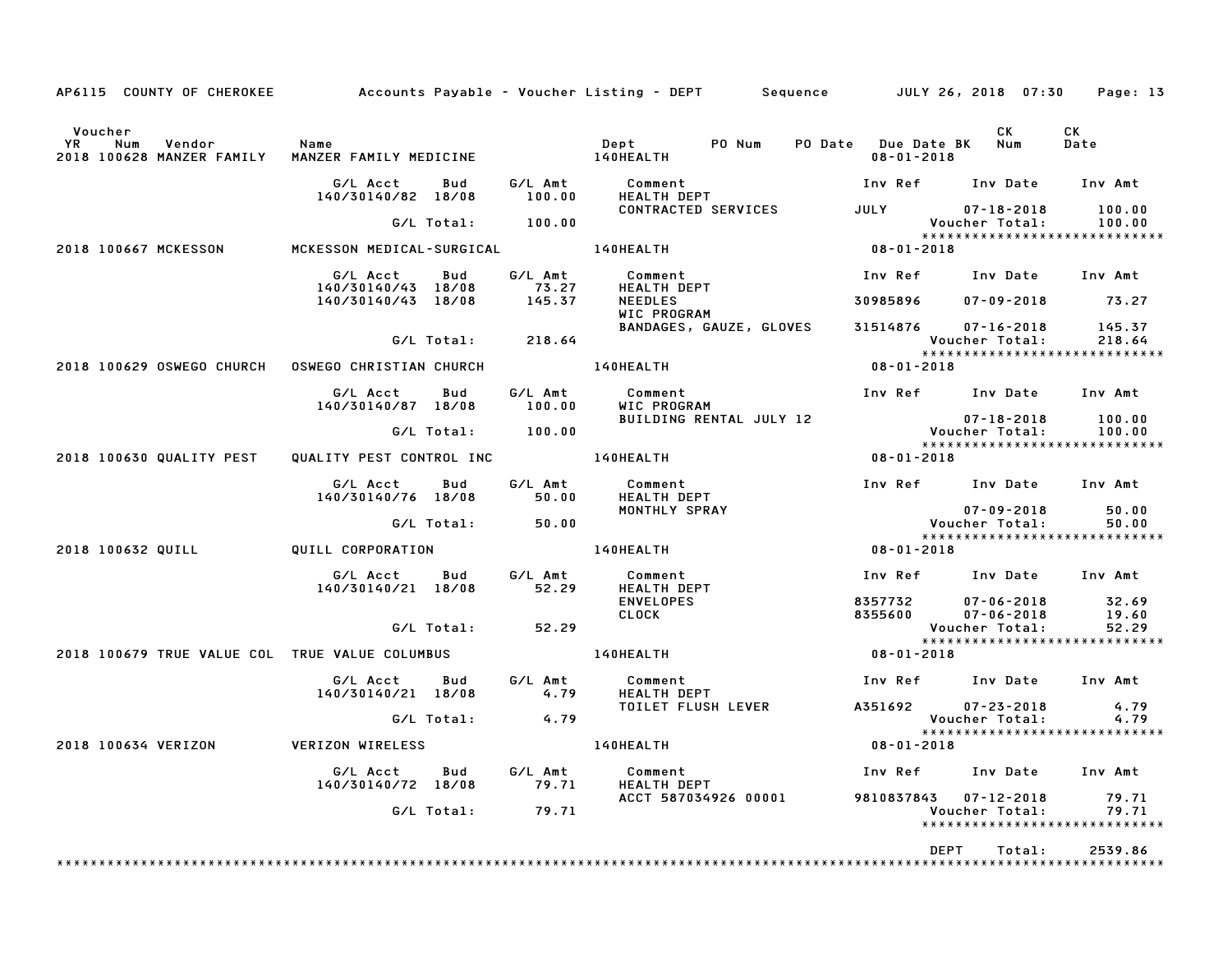| AP6115 COUNTY OF CHEROKEE                            |                                                     |                                 | Accounts Payable – Voucher Listing – DEPT         Sequence         JULY 26, 2018  07:30 |                                                                               | Page: 14                                                         |
|------------------------------------------------------|-----------------------------------------------------|---------------------------------|-----------------------------------------------------------------------------------------|-------------------------------------------------------------------------------|------------------------------------------------------------------|
| Voucher<br>YR<br>Num<br>Vendor<br>2018 100682 SCHWAB | Name<br>SCHWAB-EATON PA                             |                                 | PO Num<br>Dept<br>190BRIDGE                                                             | СK<br>PO Date Due Date BK<br>Num<br>$08 - 01 - 2018$                          | СK<br>Date                                                       |
|                                                      | G/L Acct<br>Bud<br>190/30190/89 18/08<br>G/L Total: | G/L Amt<br>8399.83<br>8399.83   | Comment<br>5TH STREET WIDENING                                                          | Inv Ref<br>Inv Date<br>15.079B-3<br>$07 - 16 - 2018$<br>Voucher Total:        | Inv Amt<br>8399.83<br>8399.83<br>*****************************   |
|                                                      |                                                     |                                 |                                                                                         | <b>DEPT</b><br>Total:                                                         | 8399.83                                                          |
| 2018 100636 AT&T 5001                                | AT&T                                                |                                 | 224911                                                                                  | $08 - 01 - 2018$                                                              |                                                                  |
|                                                      | G/L Acct<br>Bud<br>224/31224/01                     | G/L Amt<br>895.73               | Comment<br>ACCT 316 140 9942 098 7<br>316 140 2371 911 6                                | Inv Ref<br>Inv Date<br>$07 - 01 - 2018$<br>$07 - 01 - 2018$                   | Inv Amt<br>696.60<br>199.13                                      |
|                                                      | G/L Total:                                          | 895.73                          |                                                                                         | Voucher Total:                                                                | 895.73<br>*****************************                          |
| 2018 100637 CENTURYLINK2124 CENTURYLINK              |                                                     |                                 | 224911                                                                                  | $08 - 01 - 2018$                                                              |                                                                  |
|                                                      | G/L Acct<br>Bud<br>224/31224/01<br>G/L Total:       | G/L Amt<br>1131.24<br>1131.24   | Comment<br>SUPPORT SERVICES                                                             | Inv Ref<br>Inv Date<br>1649527<br>$07 - 09 - 2018$<br>Voucher Total:          | Inv Amt<br>1131.24<br>1131.24                                    |
| 2018 100658 INFORM TECH                              | INFORMATION TECHNOLOGIES, INC                       |                                 | 224911                                                                                  | $08 - 01 - 2018$                                                              | *****************************                                    |
|                                                      | G/L Acct<br>Bud<br>224/31224/01<br>G/L Total:       | G/L Amt<br>54258.00<br>54258.00 | Comment<br><b>HOSTED SERVICES</b>                                                       | Inv Ref<br>Inv Date<br>$07 - 15 - 2018$<br>R20187497<br>Voucher Total:        | Inv Amt<br>54258.00<br>54258.00<br>***************************** |
|                                                      |                                                     |                                 |                                                                                         | <b>DEPT</b><br>Total:                                                         | 56284.97                                                         |
| 2018 100688 NATALINIS                                | NATALINI'S AUTOMOTIVE                               |                                 | <b>230APP</b>                                                                           | $08 - 01 - 2018$                                                              |                                                                  |
|                                                      | G/L Acct<br>Bud<br>230/30230/30 18/08<br>G/L Total: | G/L Amt<br>36.74<br>36.74       | Comment<br>OIL, OIL FILTER, AIR FILTER 674977                                           | Inv Ref<br>Inv Date<br>07-11-2018<br>Voucher Total:                           | Inv Amt<br>36.74<br>36.74                                        |
| 2018 100694 ST OF ARK                                | STATE OF ARKANSAS                                   |                                 | <b>230APP</b>                                                                           | 08-01-2018                                                                    | *****************************                                    |
|                                                      | G/L Acct<br>Bud<br>230/30230/88 18/08               | G/L Amt<br>450.00               | Comment<br>IAAO 102 CLASS<br>ASHLEY KNIGHT<br>CHEROKEE CO KANSAS APP                    | Inv Ref<br>Inv Date<br>$07 - 12 - 2018$<br>860                                | Inv Amt<br>450.00                                                |
|                                                      | G/L Total:                                          | 450.00                          |                                                                                         | Voucher Total:                                                                | 450.00<br>*****************************                          |
| 2018 100638 KS GAS                                   | KANSAS GAS SERVICE                                  |                                 | 300ELDERLY                                                                              | DEPT Total:<br>$08 - 01 - 2018$                                               | 486.74                                                           |
|                                                      | G/L Acct<br>Bud<br>300/30300/72 18/08<br>G/L Total: | G/L Amt<br>66.04<br>66.04       | Comment<br>ACCT 510724504 2014982 18<br>510074383 1179346 45                            | Inv Ref<br>Inv Date<br>$07 - 09 - 2018$<br>$07 - 13 - 2018$<br>Voucher Total: | Inv Amt<br>35.48<br>30.56<br>66.04                               |
|                                                      |                                                     |                                 |                                                                                         |                                                                               | *****************************                                    |
|                                                      |                                                     |                                 |                                                                                         | <b>DEPT</b><br>Total:                                                         | 66.04                                                            |